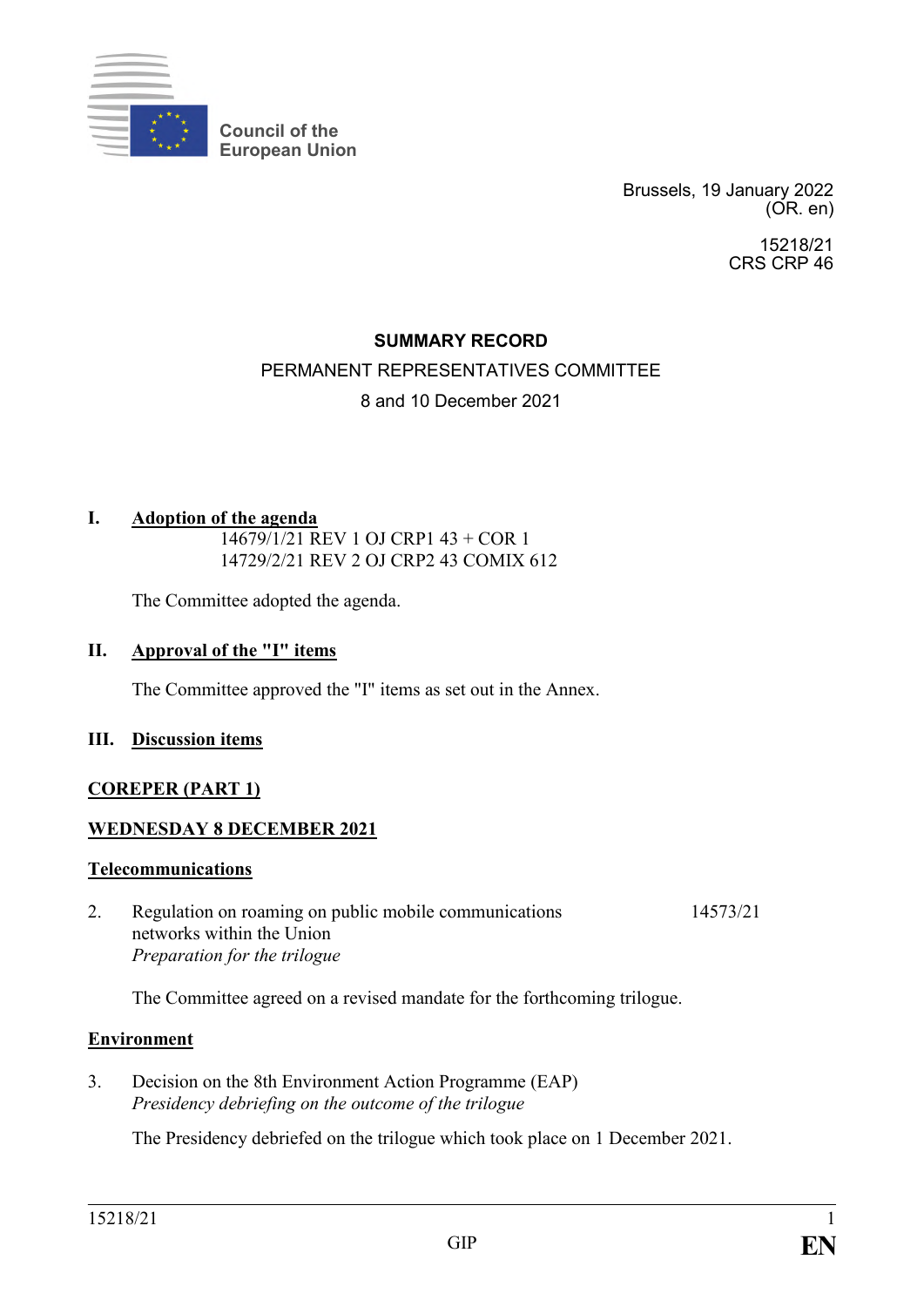## **Youth**

4. Decision on a European Year of Youth 2022 *Presidency debriefing on the outcome of the trilogue*

The Presidency debriefed on the trilogue which took place on 6 December 2021.

## **Health**

5. Regulation amending Regulation (EC) No 851/2004 establishing a European Centre for disease prevention and control (ECDC) *Analysis of the final compromise text with a view to agreement*  $14631/21 + ADD 1$ 14516/21

The Committee endorsed the text of the final compromise and mandated the Presidency to inform the European Parliament that, should the European Parliament adopt its position at first reading in accordance with this compromise (subject to revision by the legal linguists), the Council would approve the European Parliament's position and the act shall be adopted.

### Statement by Bulgaria

"The Government of the Republic of Bulgaria supports efforts and actions aiming to promote and ensure the preparedness, early warning and response under a strengthened EU health security framework by expanding the ECDC's mandate.

At the same time, we note with concern the trend to introduce unclear provisions in sensitive areas within the whole "European Health Union" package, thus leaving room for legal interpretation and potential difficulties for the Member States at the stage of implementation.

It is of utmost importance to ensure that EU regulations are in line with EU primary law and do not interfere with competences exclusively reserved for the Member States. In this regard the Republic of Bulgaria highlights the key role of principles such as subsidiarity, conferral of powers and division of competencies, including in the context of the implementation of this Regulation and all other files related to the "European Health Union" package. Тhe financial sustainability and all related activities for coordination and management of health preparedness and response capacity and planning of the Member States, as part of the organisation and delivery of health services and medical care remain exclusive national competence, as provided for in Art. 168 (7) of the Treaty on the Functioning of the European Union. The Union competences in this area in the current Regulation remain limited to incentive measures for scientific cooperation, identifying gaps and providing general sciencebased and non-binding recommendations by ECDC for the strengthening of certain aspects of the health systems.

Moreover, Bulgaria strongly believes that the adoption of measures to protect and improve human health and in particular combating major cross-border health threats should not be interpreted as meaning that one of the main roles of ECDC is to monitor the national health systems' capacities to detect, prevent, respond and recover from outbreaks of communicable diseases, or to ensure alignment or harmonisation between crisis measures or plans. Rather, we count on the ECDC to support the Member States through provision of scientific advice on a voluntary basis, which could support preparedness and response planning, in close collaboration with the Member States.

In view of these considerations and taking positive note of the reassurances by the Slovenian Presidency and the European Commission that Member States' competences remain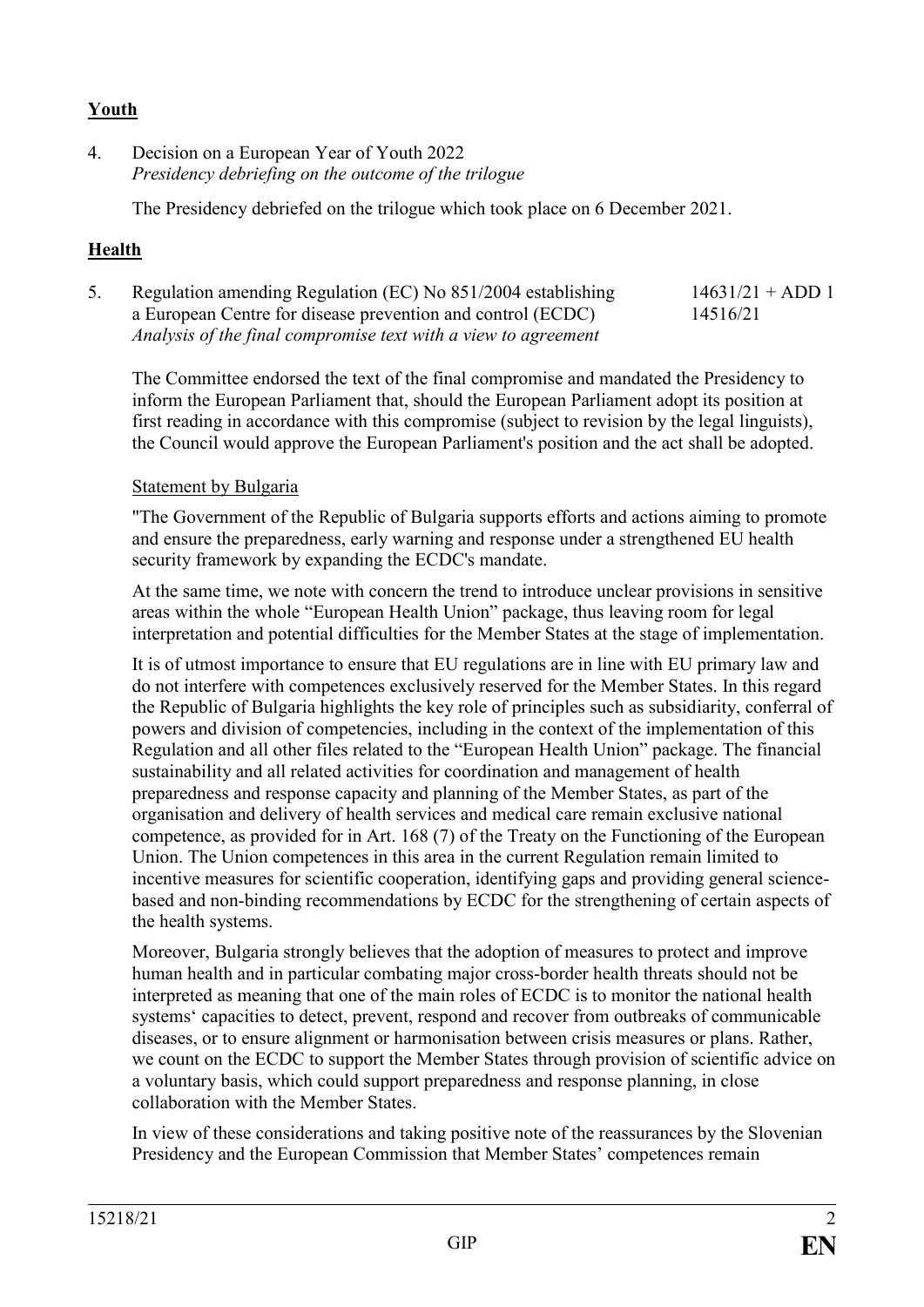untouched and the ECDC role – purely supportive for the Member States, the Republic of Bulgaria supports the Regulation of the European Parliament and of the Council amending Regulation (EC) No 851/2004 establishing a European Centre for Disease Prevention and Control, and states that it will implement the Regulation within the Union competences as laid down in the primary law of the European Union."

### Statement by Hungary

"Hungary recognizes and promotes equality between men and women in accordance with the Fundamental Law of Hungary, and the primary law, principles and values of the European Union, as well as the commitments and principles stemming from the international law. Furthermore, equality between women and men is enshrined in the Treaties of the European Union as a fundamental value. In line with these and its national legislation, Hungary interprets the term 'gender' as reference to 'sex', in the Regulation amending Regulation (EC) No 851/2004 establishing a European Centre for disease prevention and control."

### Statement by the Commission

"The Commission welcomes the overall agreement reached by the co-legislators on the proposal for a Regulation on the extension of the mandate of the European Centre for Disease Prevention and Control. The new Regulation will reinforce the capacity of the Centre to support the EU and its Member States in the prevention and control of communicable disease threats and improve European preparedness for future health challenges.

The Commission regrets that the agreed text does not fully align the Regulation with the principles of the Common Approach on the EU decentralised agencies, as regards the voting regime of the Management Board concerning the rules governing the languages of the Centre. Therefore the agreement reached between the European Parliament and the Council on the language regime of the agency is without prejudice to any future legislative texts. The Commission remains convinced of the benefits of following all aspects of the Common Approach in relation to decentralised agencies."

### **Agriculture and Fisheries**

6. Meeting of the Council (Agriculture and Fisheries) on 12 and 13 December 2021: Preparation

|  | Council Regulation fixing for 2022 the fishing    | 14319/21           |  |
|--|---------------------------------------------------|--------------------|--|
|  | opportunities in the Mediterranean and Black Seas | $11955/21 + ADD 1$ |  |
|  | Political agreement                               |                    |  |

The Committee prepared the item for the Council.

#### **Fisheries**

7. Regulation amending various Regulations as regards fisheries control *Presidency debriefing on the outcome of the trilogue*

The Presidency debriefed on the trilogue which took place on 7 December 2021.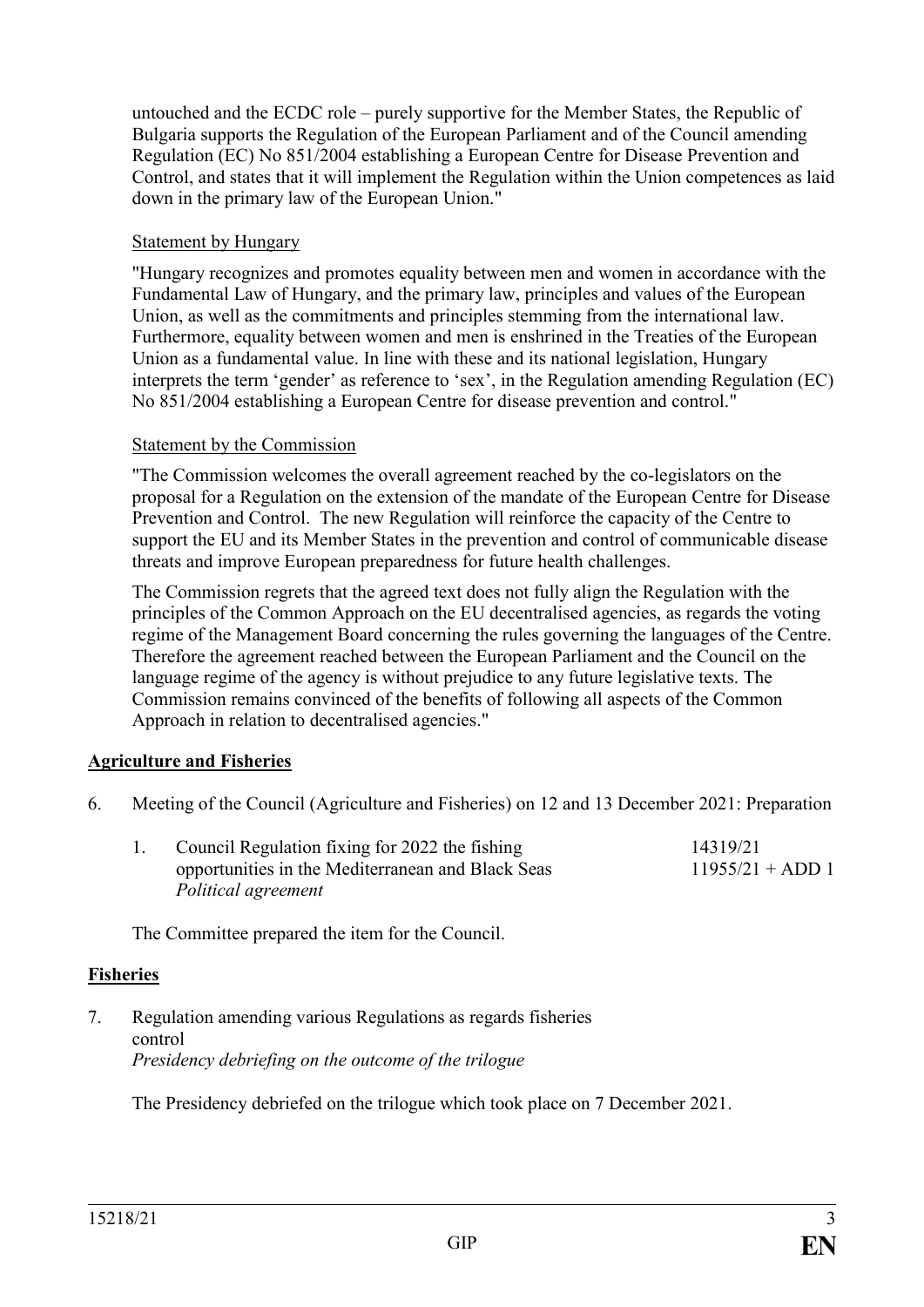## **FRIDAY 10 DECEMBER 2021**

### **Environment**

3. (continuation) Decision on the 8th Environment Action Programme (EAP) *Analysis of the final compromise text with a view to agreement* 14557/21

The Committee endorsed the text of the final compromise and mandated the Presidency to inform the European Parliament that, should the European Parliament adopt its position at first reading in accordance with this compromise (subject to revision by the legal linguists), the Council would approve the European Parliament's position and the act shall be adopted.

#### **Statement by Poland**

"Z punktu widzenia Polski ogólny charakter 8. EAP nie uzasadnia rozstrzygania w nim kwestii odnoszących się do przyszłych zobowiązań państw członkowskich. W rozumieniu Polski zapis tiret 2 w art. 3 ust.1 pkt e oznacza, że data wycofania subsydiów do paliw kopalnych zostanie określona w osobnym akcie prawnym i w ramach odrębnej procedury ustawodawczej, zgodnie z motywem 9-a mówiącym o tym, że środki niezbędne do wdrożenia 8. EAP mają zostać przyjęte zgodnie z warunkami określonymi w art. 192 ust. 1 lub 2 TFUE."

#### Courtesy translation

"From Poland's point of view, the general nature of the 8th EAP does not justify resolving issues relating to future obligations of Member States. Poland understands that the date of phasing out fossil fuel subsidies as indicated in indent 2 of Article 3.1(e) will be determined in a separate legal act under separate negotiation procedure, in accordance with the recital 9-a stipulating that the measures necessary for the implementation of 8. EAP are to be adopted in accordance with the conditions set out in Article 192 paragraph 1 or 2 TFEU."

8. Meeting of the Council (Environment) on 20 December 2021: Preparation

| 1. |    | (EU) No 2019/1020<br>Progress report    | Regulation concerning batteries and waste batteries,<br>repealing Directive 2006/66/EC and amending Regulation        | 14568/21 |
|----|----|-----------------------------------------|-----------------------------------------------------------------------------------------------------------------------|----------|
|    |    |                                         | The Committee prepared the item for the Council.                                                                      |          |
| 2. |    | Fit for 55 package                      |                                                                                                                       |          |
|    | a) | Overview of progress<br>Progress report |                                                                                                                       | 13977/21 |
|    | b) | Legislative proposals                   |                                                                                                                       | 14585/21 |
|    |    | $\mathbf{i}$                            | Revision of Directive (EU) 2003/87/EC<br>establishing a system for greenhouse gas<br>emission allowance trading (ETS) |          |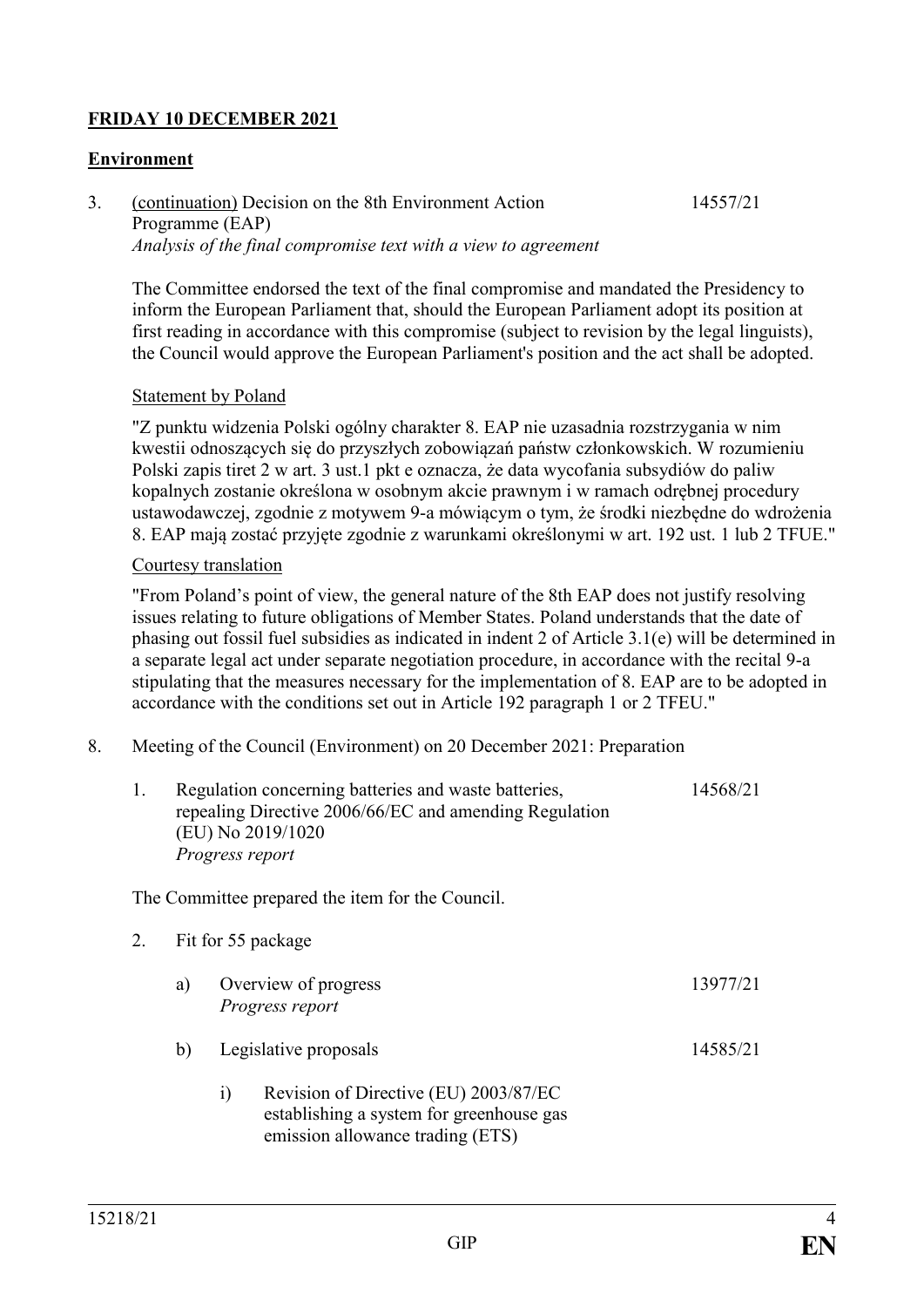|    | $\overline{ii}$    | Revision of Regulation (EU) 2018/842 on<br>binding annual greenhouse gas emission<br>reductions by Member States from 2021 to<br>2030 (ESR)           |          |
|----|--------------------|-------------------------------------------------------------------------------------------------------------------------------------------------------|----------|
|    | $\overline{111}$ ) | Revision of Regulation (EU) 2018/841 on<br>greenhouse gas emissions and removals from<br>land use, land use change and forestry<br>(LULUCF)           |          |
|    | iv)                | Revision of Regulation (EU) 2019/631 setting<br>CO2 emission performance standards for new<br>passenger cars and for new light commercial<br>vehicles |          |
|    | V)                 | Regulation establishing a Social Climate Fund<br>Progress report<br>Policy debate                                                                     |          |
|    |                    | The Committee prepared the item for the Council.                                                                                                      |          |
| 3. |                    | EU Soil Strategy for 2030 - Reaping the benefits of<br>healthy soils for people, food, nature and climate<br>Exchange of views                        | 14567/21 |

The Committee prepared the item for the Council.

#### **Telecommunications**

2. (continuation) Regulation on roaming on public mobile communications networks within the Union *Presidency debriefing on the outcome of the trilogue*

The Presidency debriefed on the trilogue which took place on 8 December 2021.

### **Employment and Social Policy**

9. Revision of Directive on carcinogens and mutagens at work (fourth batch) *Presidency debriefing on the outcome of the trilogue*

The Presidency debriefed on the trilogue which took place on 9 December 2021.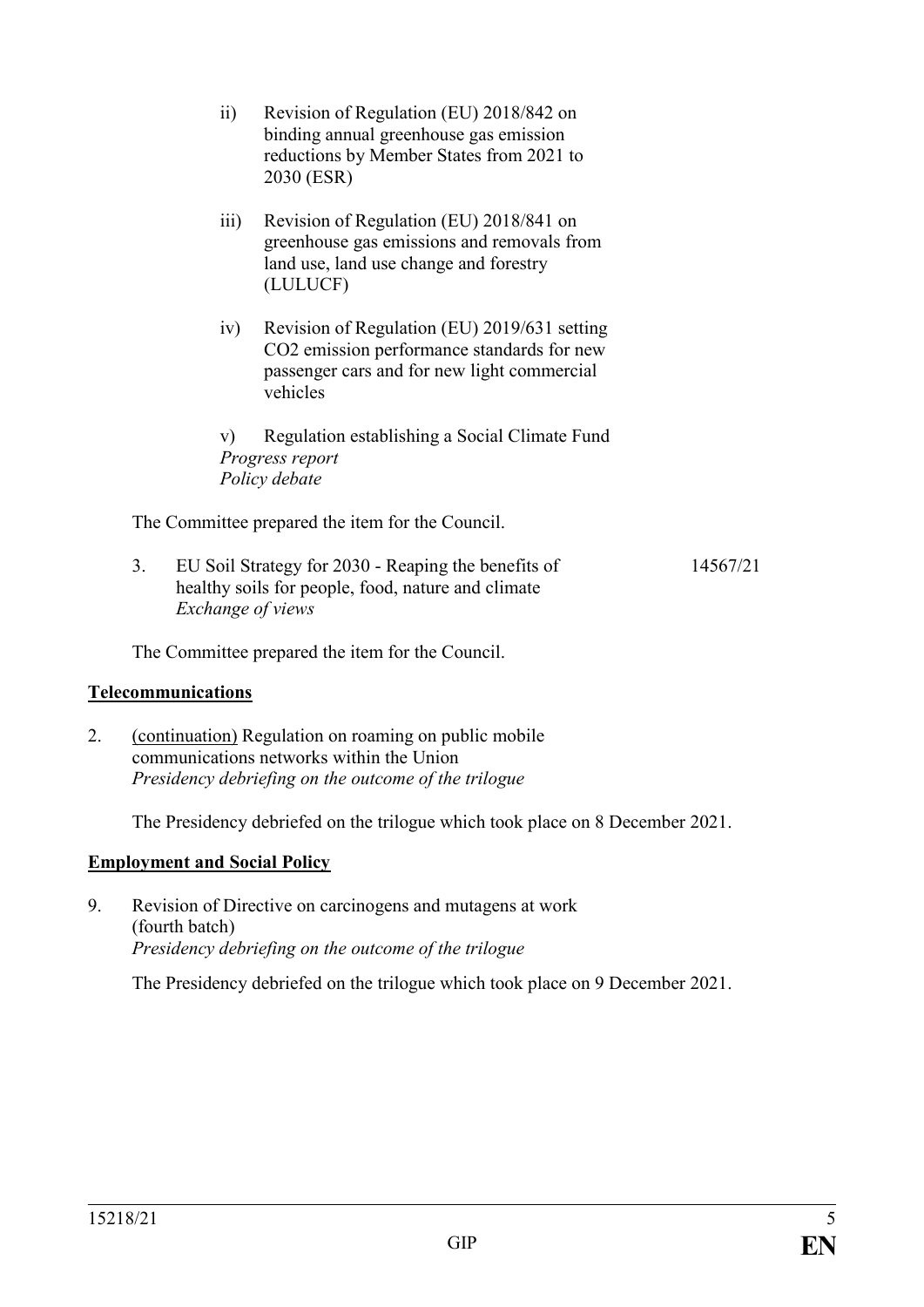### **Youth**

4. (continuation) Decision on a European Year of Youth 2022 *Analysis of the final compromise text with a view to agreement*  14600/21

The Committee endorsed the text of the final compromise and mandated the Presidency to inform the European Parliament that, should the European Parliament adopt its position at first reading in accordance with this compromise (subject to revision by the legal linguists), the Council would approve the European Parliament's position and the act shall be adopted.

### Statement by Poland

"Rzeczpospolita Polska rozumie sformułowanie "równość płci" (ang. "gender equality") jako odnoszące się do równości kobiet i mężczyzn, stosownie do art. 2 i art. 3 TUE.

Ponadto Rzeczpospolita Polska rozumie termin "płeć" (ang. "gender") jako "płeć" (ang. "sex") zgodnie z art. 10, art. 19 ust. 1 oraz art. 157 ust. 2 i 4 TFUE."

### Courtesy translation

"The Republic of Poland understands wording "gender equality" as referring to "equality between women and men", in line with Article 2 and Article 3 of the Treaty on European Union.

Also the Republic of Poland understands wording "gender" as referring to "sex" in line with Article 10, Article 19 para 1 and Article 157 para 2 and 4 of the Treaty on the Functioning of the European Union."

### Statement by Hungary

"Hungary states that equality between women and men is enshrined in the Treaties of the European Union as a fundamental value. Hungary ensures equality between women and men within the framework of the Hungarian national legal system in accordance with internationally binding human rights instruments and within the framework of fundamental values and principles of the European Union. For these reasons, Hungary interprets the concept 'gender equality' as a reference to 'equality between women and men' in the Draft Decision (EU)2021/... of the European Parliament and of the Council on a European Year of Youth (2022).

Furthermore Hungary declares that the Commission's Communication on EU strategy on the rights of the child (hereinafter referred to as "Strategy"), mentioned in this Decision, should be interpreted with due regard to national competences and the specific circumstances in each Member State."

### **Agriculture and Fisheries**

6. (continuation) Meeting of the Council (Agriculture and Fisheries) on 12 and 13 December 2021: Preparation

| 2. | Council Regulation fixing fishing opportunities for 2022 | 14318/21    |
|----|----------------------------------------------------------|-------------|
|    | in Union and non-Union waters                            | 13316/21    |
|    | Political agreement                                      | $+$ ADD 1-2 |

The Committee prepared this item for the Council.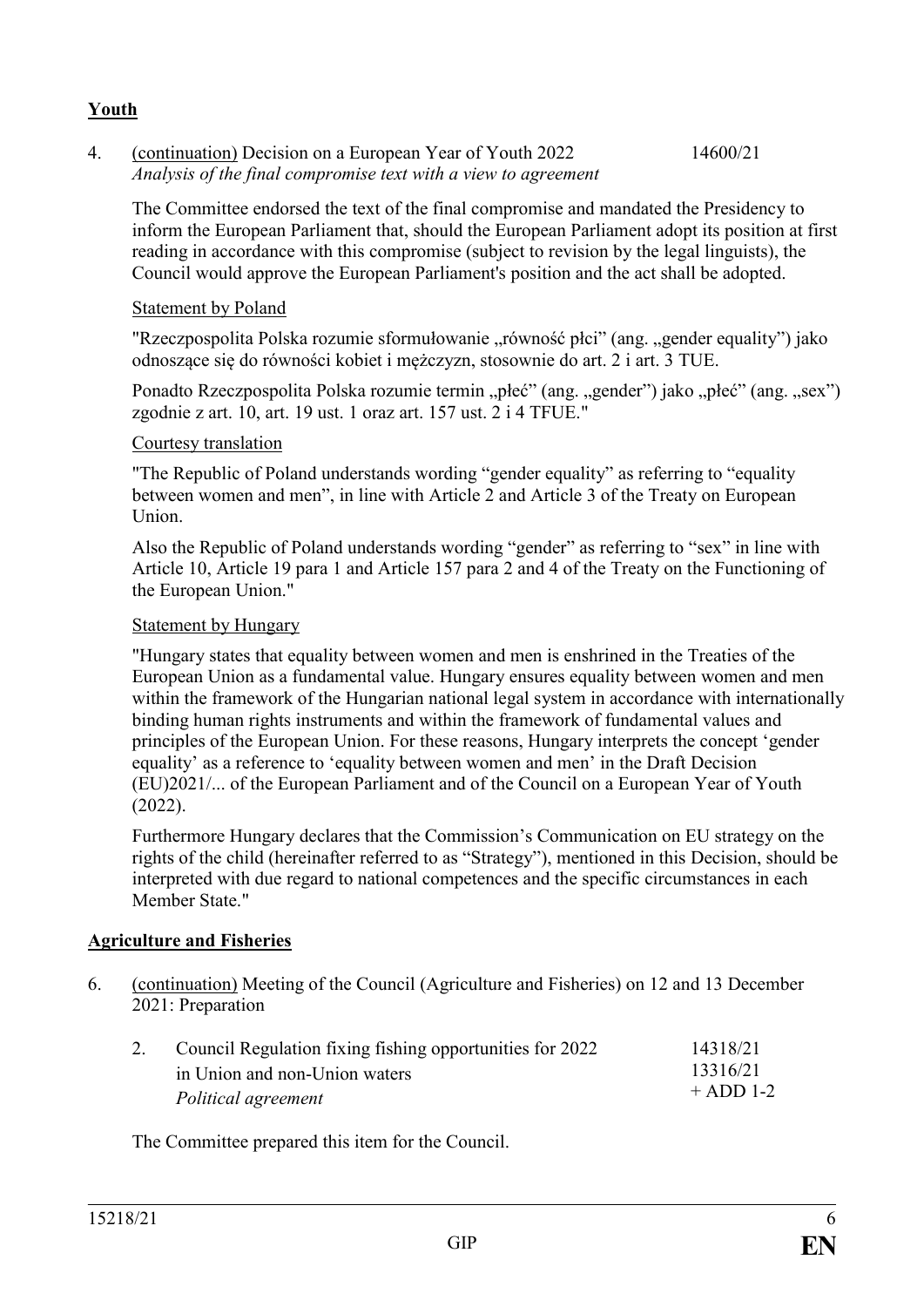## **Fisheries**

10. Bilateral EU-UK consultations on fishing opportunities for 2022 *Preparation for the approval of the specification of the Union position* 14671/21 14672/21

In absence of an agreement, the Committee took note of the state of play of the EU-UK consultations on fishing opportunities for 2022.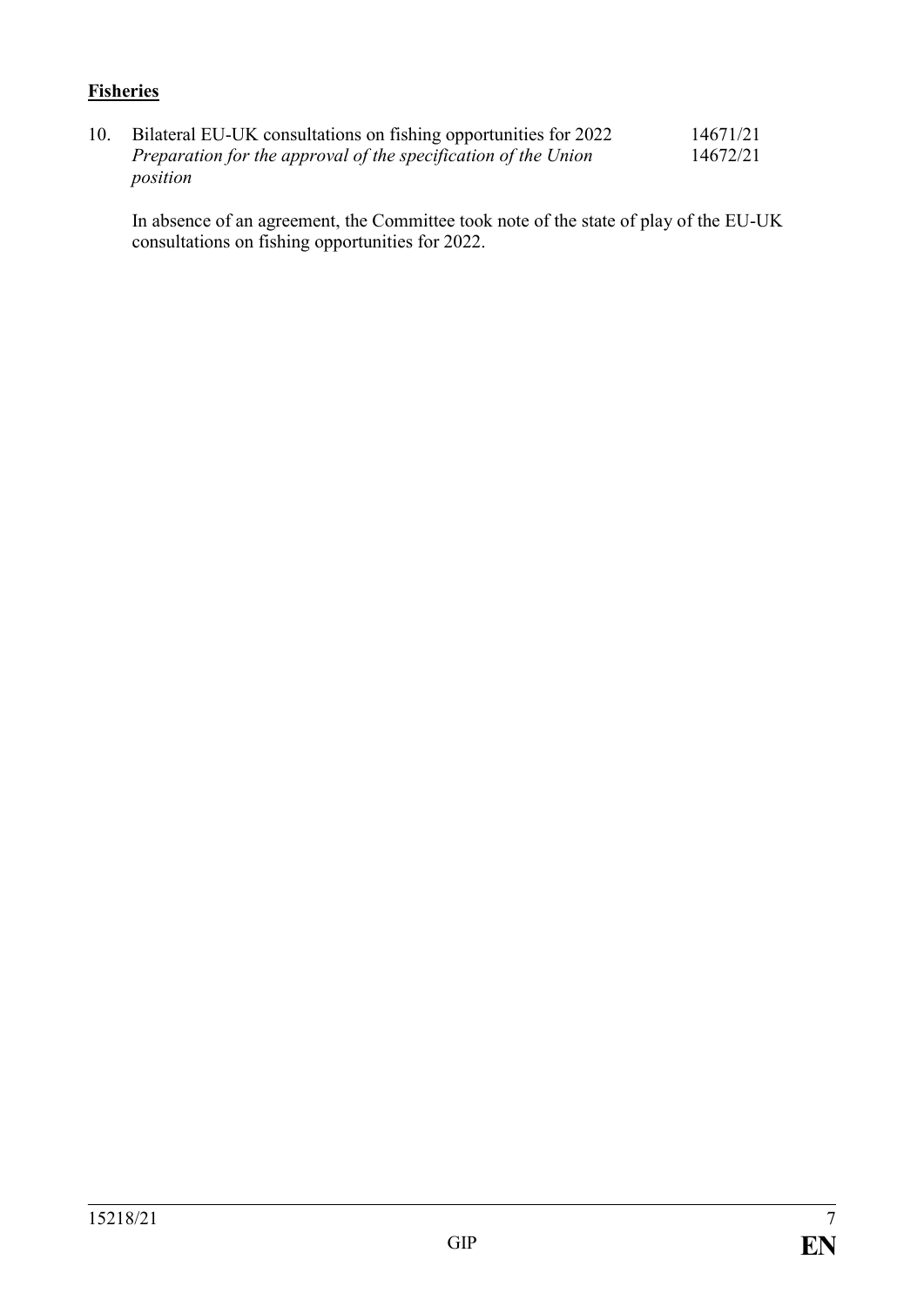### **COREPER (PART 2)**

#### **WEDNESDAY 8 DECEMBER 2021**

#### **General Affairs**

- 28. Meeting of the Council (General Affairs) on 14 December 2021: Preparation
	- a) Conclusions on Enlargement and Stabilisation and Association Process *Approval* 13567/1/21 REV 1

The Committee prepared this item for the Council meeting.

b) Preparation of the European Council on 16-17 December 2021: Conclusions *Exchange of views* 13648/21

The Committee prepared this item for the Council meeting.

c) Conference on the Future of Europe *Information from the Presidency*

The Committee prepared this item for the Council meeting.

d) Rule of law in Poland/Article 7(1) TEU reasoned proposal *State of play*

The Committee prepared this item for the Council meeting.

e) Values of the Union in Hungary/Article 7(1) TEU reasoned proposal *State of play*

The Committee prepared this item for the Council meeting.

f) Report by the EU Agency for Fundamental Rights: Antisemitism: overview of anti-Semitic incidents recorded in the European Union 2010-2020 *Presentation*

The Committee prepared this item for the Council meeting and agreed to the presence of the Director of the EU Agency for Fundamental Rights for this item.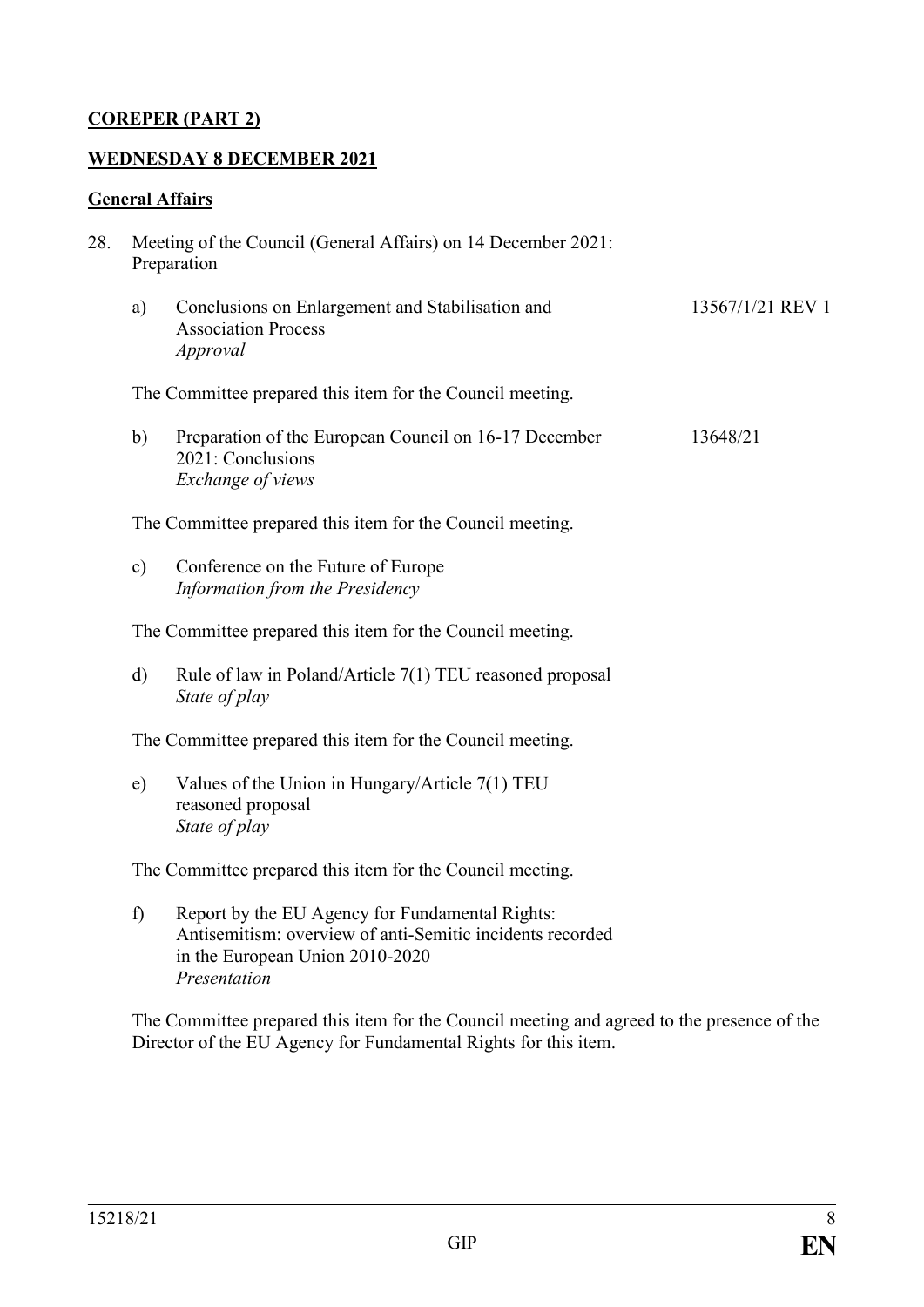| g)                                                                     | European Semester 2022 - roadmap<br>Presentation by the Presidency and the incoming<br>Presidency   | 13452/21 |  |  |
|------------------------------------------------------------------------|-----------------------------------------------------------------------------------------------------|----------|--|--|
|                                                                        | The Committee prepared this item for the Council meeting.                                           |          |  |  |
| h)                                                                     | Legislative Programming: Joint Declaration on the EU<br>legislative priorities for 2022<br>Approval | 14130/21 |  |  |
|                                                                        | The Committee prepared this item for the Council meeting.                                           |          |  |  |
| $\ddot{1}$                                                             | Eighteen-month programme of the Council<br>(1 January 2022 - 30 June 2023)<br>Endorsement           | 14441/21 |  |  |
| This item was postponed to Friday's meeting.                           |                                                                                                     |          |  |  |
| $\mathbf{I}$                                                           | Other items in connection with the Council meeting                                                  |          |  |  |
| The Committee took note of the information provided by the Presidency. |                                                                                                     |          |  |  |

### **Foreign Affairs**

29. Eastern Partnership Summit (Brussels, 15 December 2021) *State of play* 12614/7/21 REV 7

The Committee took note of the information provided by the PEC Cabinet and agreed to revert on this item on Friday with a revised text.

30. EU-AU Summit (Brussels, 17-18 February 2022) *State of play and guidance for further work*

> The Committee took note of the information provided by the PEC Cabinet, the Commission and the EEAS and agreed to revert on this item with a revised version of the joint statement, at one of its next meetings.

- 31. Meeting of the Council (Foreign Affairs) on 13 December 2021: Preparation
	- a) Current Affairs

The Committee prepared this item for the Council meeting.

b) EU-Africa *Exchange of views*

The Committee prepared this item for the Council meeting.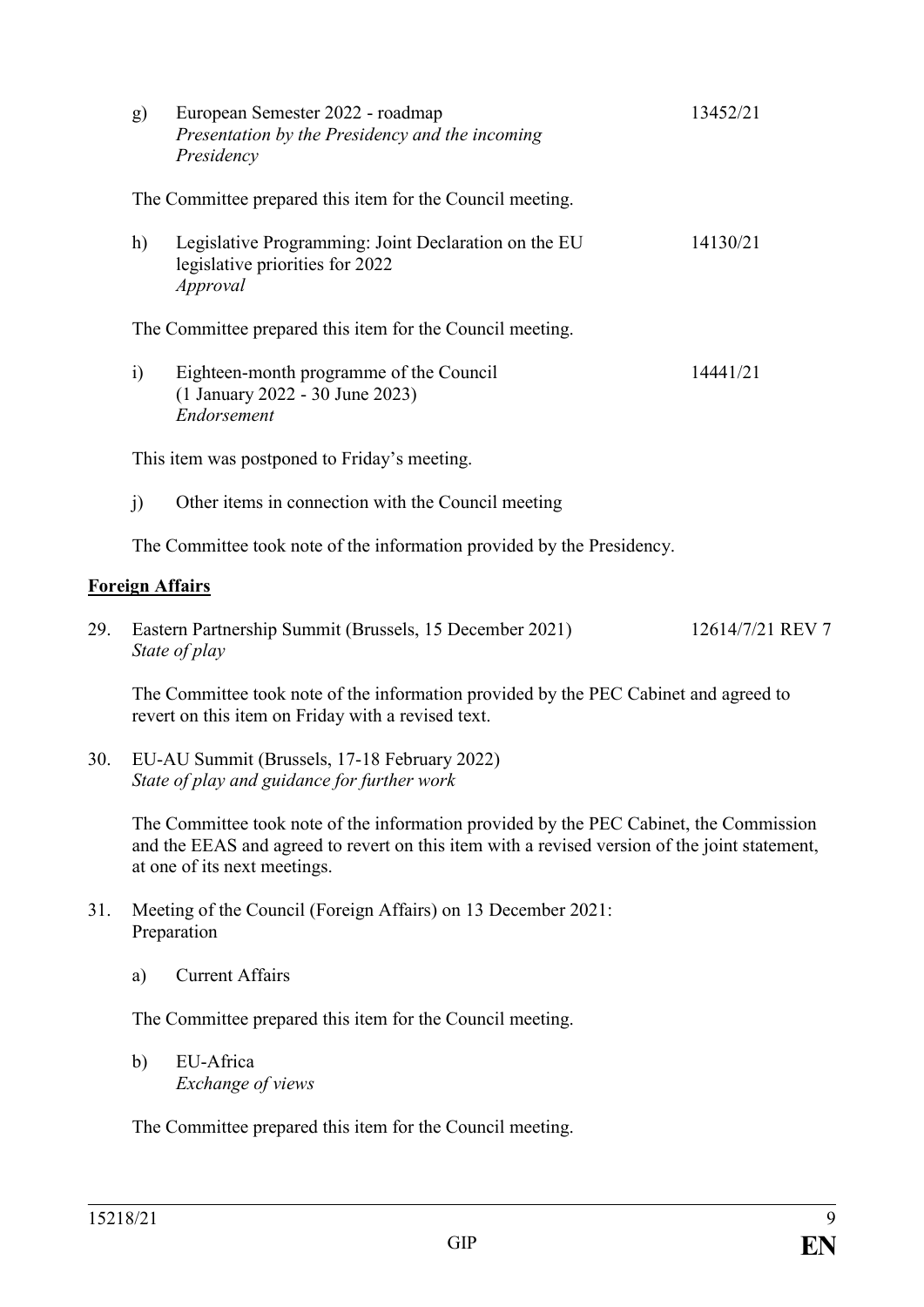c) Central Asia *Exchange of views*

The Committee prepared this item for the Council meeting.

d) Venezuela *Exchange of views*

The Committee prepared this item for the Council meeting and agreed to the participation of the chief observer of EU's Election Observation Mission in Venezuela, on the condition that she would leave before the Council exchanges views.

e) Other items in connection with the Council meeting

The Committee took note of the information provided by the EEAS.

#### **Justice and Home Affairs**

- 32. Meeting of the Council (Justice and Home Affairs) on 9 and 10 December 2021: Preparation
	- a) Council Regulation on a Schengen Evaluation and Monitoring Mechanism *Progress report*  $14629/21 + ADD 1$

The Committee prepared this item for the Council meeting.

b) Conclusions on the fulfilment of the necessary conditions for the full application of the Schengen acquis in Croatia *Approval* 14649/21

The Committee prepared this item for the Council meeting.

c) Other items in connection with the Council meeting

The Committee took note of the information provided by the Presidency, as well as the withdrawal of the Schengen Border Code item from the Council agenda.

#### **Economic and Financial Affairs**

33. Meeting of the Council (Economic and Financial Affairs) on 7 December 2021: Follow-up

The above-mentioned item was withdrawn.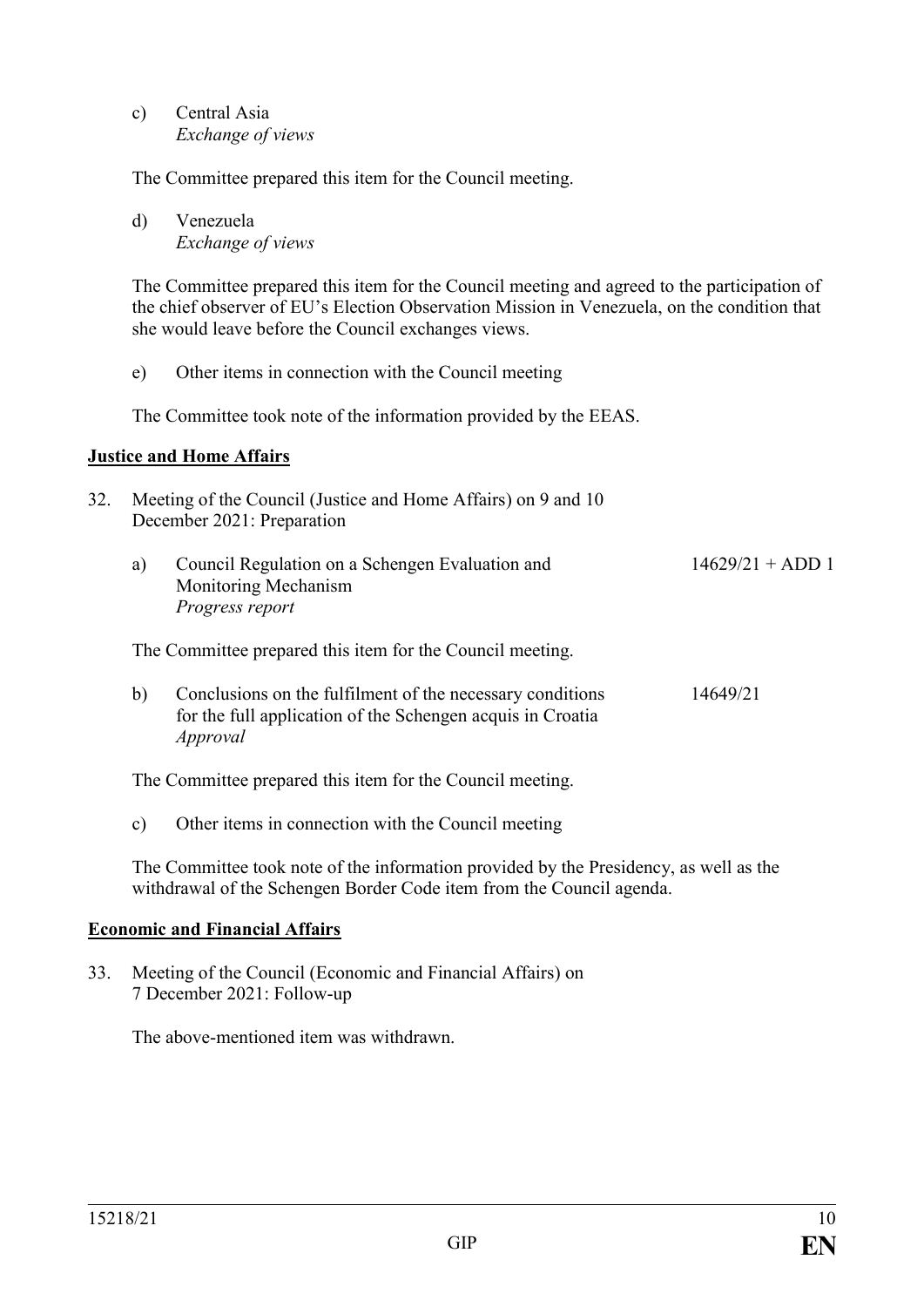### **FRIDAY 10 DECEMBER 2021**

### **General Affairs**

28. Meeting of the Council (General Affairs) on 14 December 2021: Preparation

#### **transferred from Wednesday's meeting**

i) Eighteen-month programme of the Council (1 January 2022 - 30 June 2023) *Endorsement*

14441/21

The Committee prepared this item for the Council meeting.

103. COVID-19 EU Coordination *Exchange of views*

The Committee held an exchange of views.

### **Foreign Affairs**

29. Eastern Partnership Summit (Brussels, 15 December 2021) *State of play* 12614/8/21 REV 8

The Committee held an exchange of views and agreed on the circulation of a revised version of the draft declaration.

#### Statement by Poland and Hungary

"Poland and Hungary understand the formulation "gender equality" and similar formulations pointing to "gender" as referring to the equality between women and men, in line with art. 2 of the Treaty on European Union and art. 23 of the Charter of Fundamental Rights of the EU.

The third Gender Action Plan has not been adopted by the Council, therefore it is not an agreed EU policy. Referencing it in other official Council documents should not be considered as its endorsement, as it would circumvent the principle of unanimity, thus contravening the basis of the CFSP enshrined in the Treaties."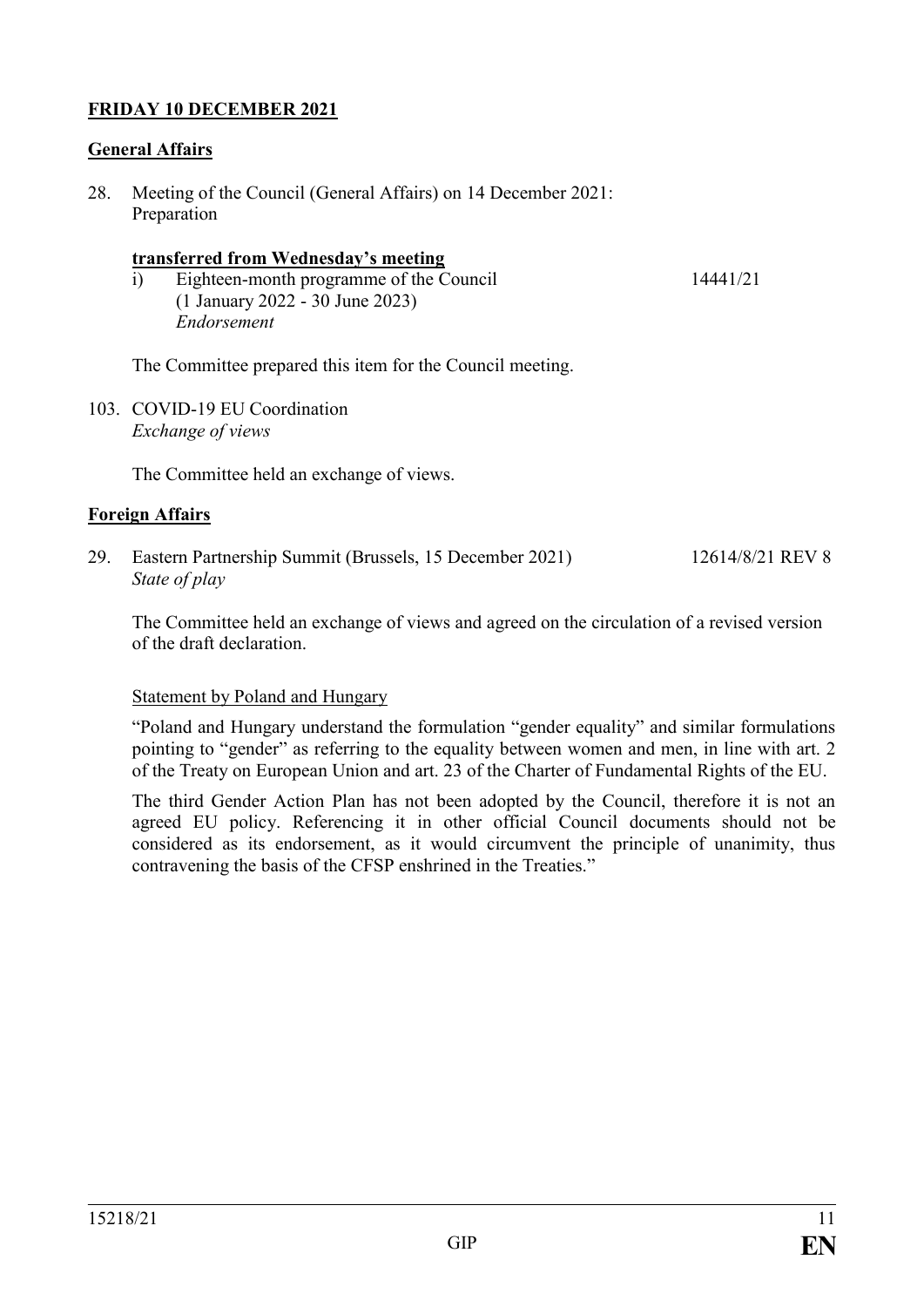### **Justice and Home Affairs**

34. Council Recommendation (EU) 2020/912 on the temporary restriction on non-essential travel into the EU and the possible lifting of such restriction *Exchange of views* 14700/21

The Committee held an exchange of views.

35. Council Recommendation on a coordinated approach to facilitate safe free movement during the COVID-19 pandemic and replacing Recommendation (EU) 2020/1475 *Exchange of views* 14693/21

The Committee held an exchange of views.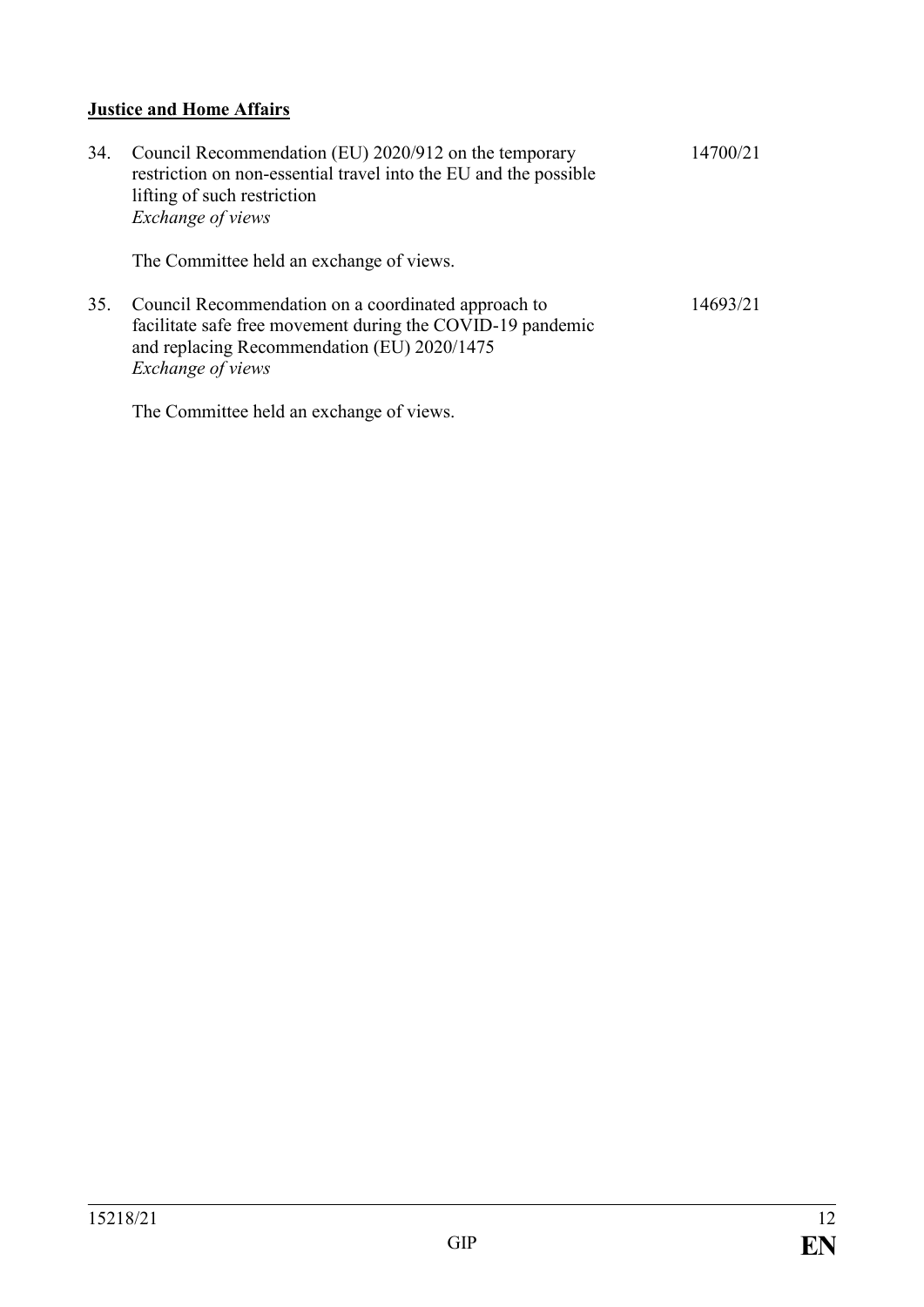### **IV. Any other business**

### **COREPER (PART 1)**

a) European Semester 2022 - Roadmap *Presentation by the Presidency*

The Committee took note of the information provided by the Presidency

b) Conclusions on a contingency plan for ensuring food supply and food security in times of crisis *Information from the Presidency*

The Committee took note of the information provided by the Presidency.

c) Revision of Regulations on coordination of social security systems (883/04 and 987/09) *Information from the Presidency*

The Committee took note of the information provided by the Presidency.

### **COREPER (PART 2)**

None.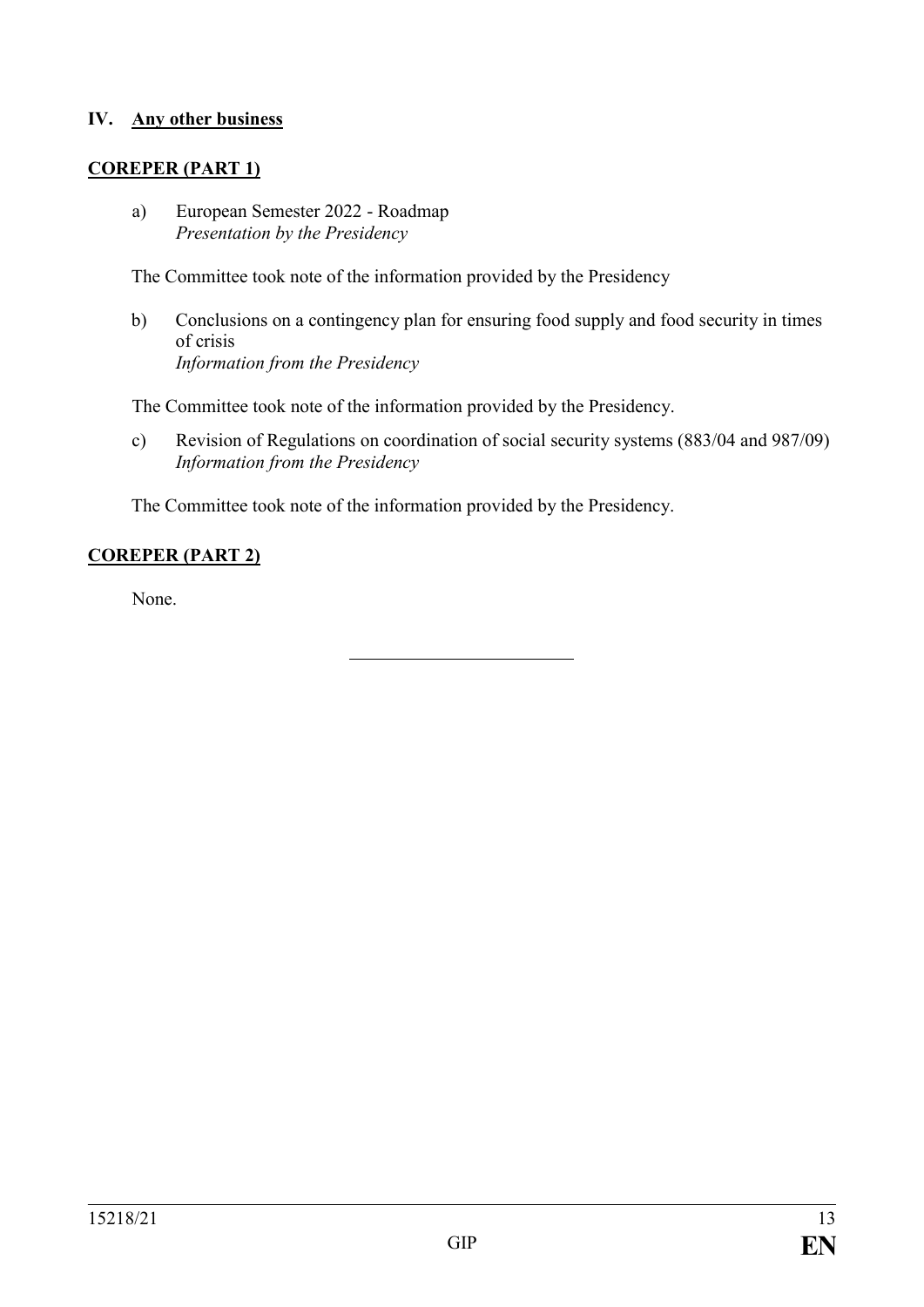## **"I" items approved**

## **COREPER (PART 1)**

### **WEDNESDAY 8 DECEMBER 2021**

### **Institutional Affairs**

### **Written questions**

| 11. |                                                                                                                                    | Replies to questions for written answer submitted to the Council<br>by Members of the European Parliament<br>Adoption by silence procedure                                    | 14583/21<br>PE-QE                   |
|-----|------------------------------------------------------------------------------------------------------------------------------------|-------------------------------------------------------------------------------------------------------------------------------------------------------------------------------|-------------------------------------|
|     | a)                                                                                                                                 | Adam Jarubas (PPE)<br>"Absence of the cement sector in the list of EU targeted<br>economic sanctions against the Belarusian regime"                                           | 14579/21                            |
|     | b)                                                                                                                                 | Maite Pagazaurtundúa (Renew)<br>"Homage paid to terrorists in the EU"                                                                                                         | 13882/21                            |
|     | $\mathbf{c})$                                                                                                                      | Anna Bonfrisco (ID)<br>"Recognition of the Republic of China/Taiwan and<br>enhancing naval policy and the maritime dimension for a<br>free, multipolar Asia and Indo-Pacific" | 14580/21                            |
|     |                                                                                                                                    | <b>Appointments</b>                                                                                                                                                           |                                     |
| 12. |                                                                                                                                    | Appointment of the President of the Community Plant Variety<br>Office (CPVO)<br><b>Adoption</b>                                                                               | 14577/21<br>14440/21<br><b>AGRI</b> |
| 13. | Appointment of the Alternate Chairperson of the Board of<br>Appeal of the Community Plant Variety Office (CPVO)<br><b>Adoption</b> |                                                                                                                                                                               | 14578/21<br>14438/21<br><b>AGRI</b> |
| 14. |                                                                                                                                    | One member (SE) of the Advisory Committee on Freedom of<br>Movement for Workers<br><b>Adoption</b>                                                                            | 14635/21<br><b>SOC</b>              |
| 15. |                                                                                                                                    | One alternate member (SE) of the Advisory Committee on<br>Freedom of Movement for Workers<br><b>Adoption</b>                                                                  | 14638/21<br><b>SOC</b>              |
| 16. |                                                                                                                                    | One alternate member (SE) of the Advisory Committee on<br>Freedom of Movement for Workers<br><b>Adoption</b>                                                                  | 14688/21<br><b>SOC</b>              |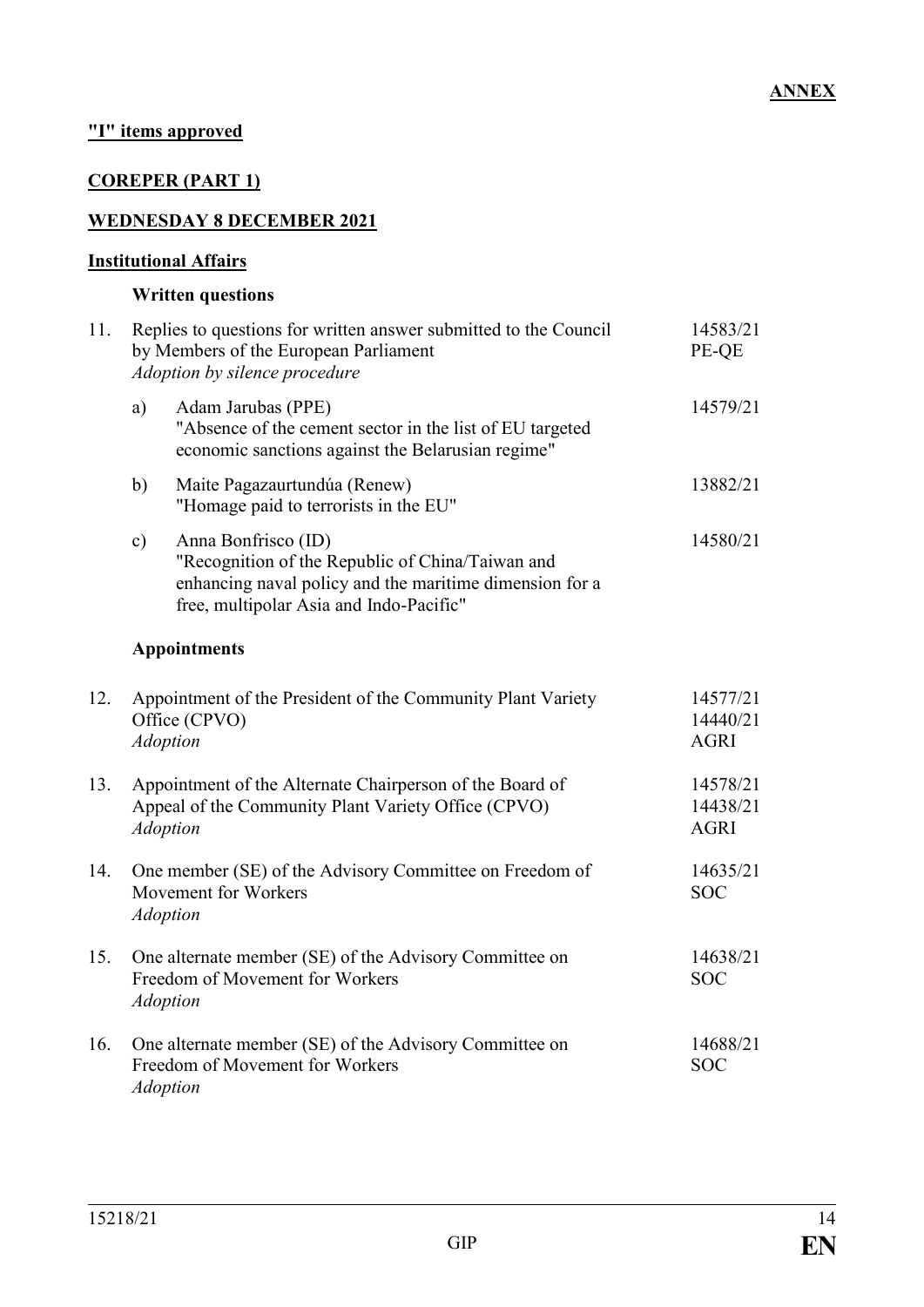### **Other**

| 17. | Attendance of third parties at the Informal Videoconference of<br>the European Research Area and Innovation Committee (ERAC)<br>on 13 December 2021<br>Approval | 14389/21<br><b>RECH</b> |
|-----|-----------------------------------------------------------------------------------------------------------------------------------------------------------------|-------------------------|
| 18. | Attendance of third parties at the Working Party on International<br>Environment Issues (Biosafety) on 9 December 2021<br>Approval                              | 14555/21<br><b>ENV</b>  |
| 19. | Attendance of a third party at the informal videoconference of<br>the members of the Working Party on Forestry on 10 December<br>2021<br>Approval               | 14660/21<br><b>AGRI</b> |
|     | EU positions for international negotiations                                                                                                                     |                         |
| 20. | Council Decision on the EU position in the Regional Steering                                                                                                    | 14215/21 + COI          |

| 20. Council Decision on the EU position in the Regional Steering | $14215/21 + COR$ 1 |
|------------------------------------------------------------------|--------------------|
| Committee of the Transport Community as regards the adoption     | 14005/21           |
| of the budget of the Transport Community for 2022                | 14006/21           |
| <i>Adoption</i>                                                  | <b>TRANS</b>       |
|                                                                  |                    |

#### Statement by the Commission

"The Commission considers that the Council Decision should be addressed to the Commission, and therefore considers the changes to Article 2 to be inappropriate.

The expression of the Union position in a body set up by an agreement is an act of external representation of the Union which, in accordance with Article 17(1) TEU, is the institutional prerogative of the Commission.

The Commission reserves all its rights in this regard."

### **Environment**

| 21. | European Union's request to join the African Circular Economy<br>Alliance<br>Approval of an NBI                                   | 14561/21<br><b>ENV</b> |
|-----|-----------------------------------------------------------------------------------------------------------------------------------|------------------------|
| 22. | European Union's request to join the Latin American and<br>Caribbean Regional Coalition on Circular Economy<br>Approval of an NBI | 14562/21<br><b>ENV</b> |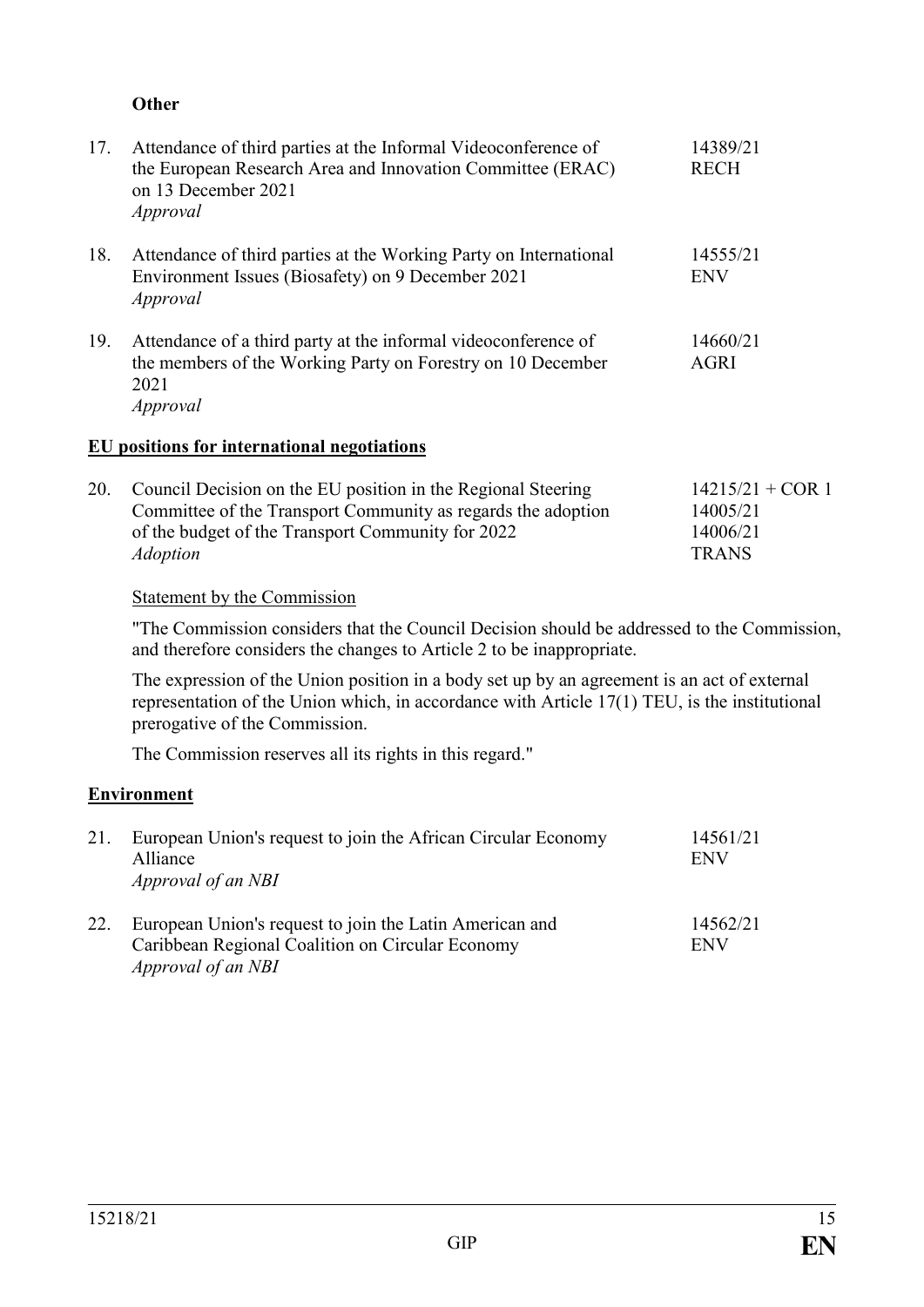### **Delegated or Implementing Acts**

### **Agriculture**

23. Commission Regulation (EU) …/… of XXX correcting the French language version of Regulation (EU) No 142/2011 implementing Regulation (EC) No 1069/2009 of the European Parliament and of the Council laying down health rules as regards animal by-products and derived products not intended for human consumption and implementing Council Directive 97/78/EC as regards certain samples and items exempt from veterinary checks at the border under that Directive *Decision not to oppose adoption* 14559/21 13147/21 AGRILEG

### **Environment**

24. Commission Delegated Decision of 31.8.2021 supplementing Directive 2008/98/EC of the European Parliament and of the Council with regard to rules for the calculation and verification of the weight of materials or substances which are removed after a sorting operation and which are not subsequently recycled, based on average loss rates for sorted waste *Delegated act - Decision to raise objections* 14556/21 11525/21 ENV

### **FRIDAY 10 DECEMBER 2021**

#### **Institutional Affairs**

#### **Other**

|     | 102. Attendance of a third party at the informal videoconference of<br>the Working Party on Shipping on 13 December 2021<br>Approval | 14871/21<br><b>MAR</b><br><b>OMI</b>          |
|-----|--------------------------------------------------------------------------------------------------------------------------------------|-----------------------------------------------|
|     | Research                                                                                                                             |                                               |
| 25. | Council Decision on composition and mandate of the European<br>Research Area and Innovation Committee (ERAC)<br><i>Adoption</i>      | $14381/21 + ADD 1$<br>14239/21<br><b>RECH</b> |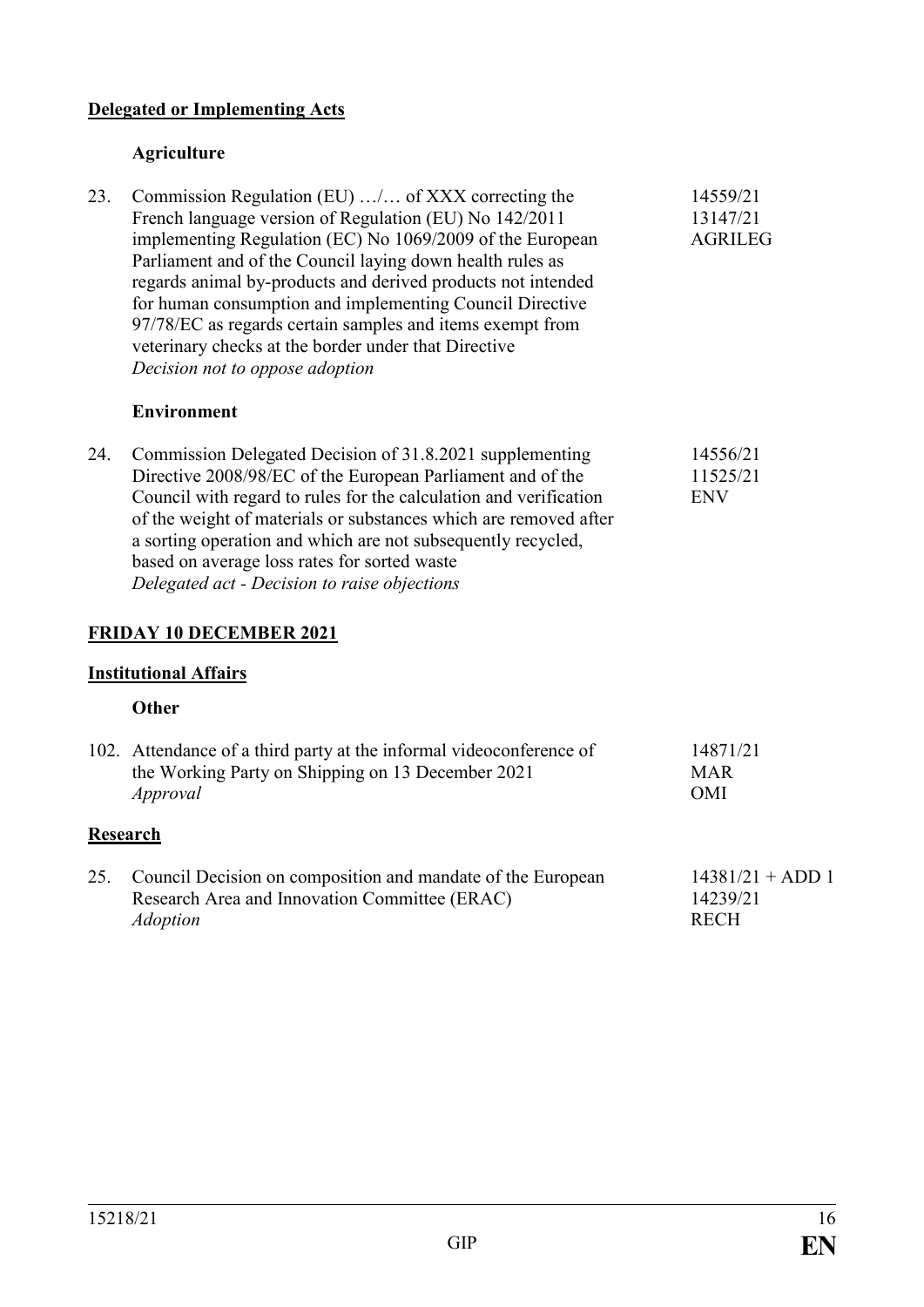Joint statement by Germany, Austria, Denmark, Finland, Ireland, the Netherlands, Romania, Slovenia and Sweden

"Im Geiste der am 26.11.2021 angenommenen Ratsempfehlung für einen Pakt für Forschung und Innovation in Europa sowie der Ratsschlussfolgerungen zur künftigen "Governance" des Europäischen Forschungsraums ist für Deutschland, Österreich, Dänemark, Finnland, Irland, Niederlande, Rumänien, Slowenien und Schweden die kontinuierliche Zusammenarbeit mit den zum EU-Rahmenprogramm für Forschung und Innovation assoziierten Staaten von großer Bedeutung, um Offenheit und Exzellenz des Europäischen Forschungsraums sicherzustellen.

Der besondere Status der assoziierten Staaten – insbesondere auch der EFTA-EWR-Staaten – sollte daher in der Umsetzung der künftigen "Governance" des Europäischen Forschungsraums anerkannt werden.

Daher halten Deutschland, Österreich, Dänemark, Finnland, Irland, Niederlande, Rumänien, Slowenien und Schweden eine kontinuierliche und enge Einbeziehung der assoziierten Staaten, insbesondere auch der EFTA-EWR-Staaten, im Ausschuss für den Europäischen Raum für Forschung und Innovation (ERAC) für erforderlich, im Einklang mit dem Abkommen über den Europäischen Wirtschaftsraum (Protokoll 31, Art. 1 (4)). Dementsprechend sollte an der bisherigen Praxis der Einbindung von assoziierten Staaten bei ERAC-Sitzungen so weit wie möglich festgehalten werden."

### Courtesy translation

"In the spirit of the Council Recommendation for a Pact for Research and Innovation in Europe and the Council Conclusions on the future governance of the European Research Area adopted on 26 November 2021, Germany, Austria, Denmark, Finland, Ireland, Netherlands, Romania, Slovenia and Sweden attach great importance to the continuous collaboration with the countries associated to the EU Framework Programme for Research and Innovation in order to ensure openness and excellence of the European Research Area.

The special status of the associated countries – in particular the EFTA-EEA states – should therefore be recognised in the implementation of the future governance of the European Research Area.

Germany, Austria, Denmark, Finland, Ireland, Netherlands, Romania, Slovenia and Sweden consider a continuous and close involvement of the associated countries, in particular including the EFTA-EEA states, in the European Research Area and Innovation Committee (ERAC) necessary, in accordance with the Agreement on the European Economic Area (Protocol 31, Art. 1 (4)). The existing practice of involving associated states in ERAC meetings should be continued as far as possible."

| 26. | Council Decision amending Decision 2009/908/EU on the<br>chairmanship of preparatory bodies of the Council<br><i>Adoption</i> | 14381/21<br>14240/21<br><b>RECH</b> |
|-----|-------------------------------------------------------------------------------------------------------------------------------|-------------------------------------|
|     | <b>Justice and Home Affairs</b>                                                                                               |                                     |
| 27. | Launch of EU-Colombia Dialogue on Drugs                                                                                       | 14551/21                            |

14551/21 CORDROGUE

*Approval*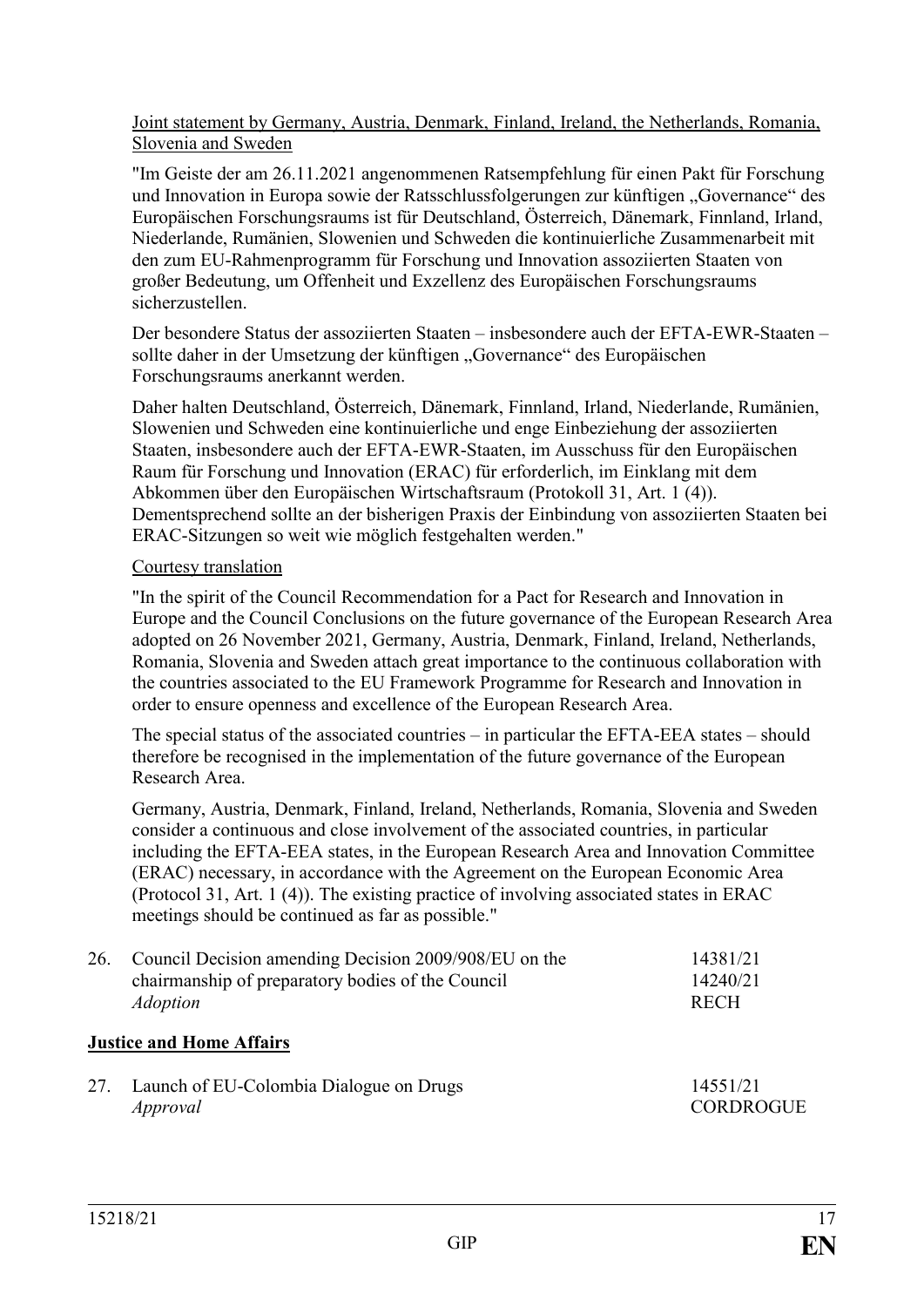## **COREPER (PART 2)**

### **WEDNESDAY 8 DECEMBER 2021**

# **Judicial Affairs**

| 36. | Case T-557/21 (Omeliyanyuk v.Council)<br>Information note for the Permanent Representatives Committee<br>(Part 2)                                                                                                   | 14400/21<br><b>JUR</b>                     |
|-----|---------------------------------------------------------------------------------------------------------------------------------------------------------------------------------------------------------------------|--------------------------------------------|
|     | <b>Institutional Affairs</b>                                                                                                                                                                                        |                                            |
| 37. | <b>Minutes of Council meetings</b><br>Approval                                                                                                                                                                      |                                            |
|     | JHA 7-8.10.2021<br>a)                                                                                                                                                                                               | 12675/2/21 REV 2<br>$+$ ADD 1 REV 1        |
|     | GAC 19.10.2021<br>b)                                                                                                                                                                                                | $13100/21 + ADD 1$<br>$+$ ADD 1 COR 1      |
|     | <b>Appointments</b>                                                                                                                                                                                                 |                                            |
| 38. | Appointment of an official to a post of Director-General of the<br>Directorate-General for Competitiveness and Trade (COMPET)<br>at the General Secretariat of the Council<br><b>Adoption</b>                       | 14242/21<br>14246/21<br><b>STAT</b>        |
| 39. | Appointment of an official to a post of Director-General of the<br>Directorate-General for Agriculture, Fisheries, Social Affairs<br>and Health (LIFE) at the General Secretariat of the Council<br><b>Adoption</b> | 14243/21<br>14247/21<br><b>STAT</b>        |
| 40. | Appointment of an official to a post of Director-General of the<br>Directorate-General for the Economic and Financial Affairs<br>(ECOFIN) at the General Secretariat of the Council<br><b>Adoption</b>              | 14244/21<br>14248/21<br><b>STAT</b>        |
| 41. | A member and an alternate member (NL) of the Committee of<br>the Regions<br><b>Adoption</b>                                                                                                                         | 14474/21<br>14489/1/21 REV 1<br><b>CDR</b> |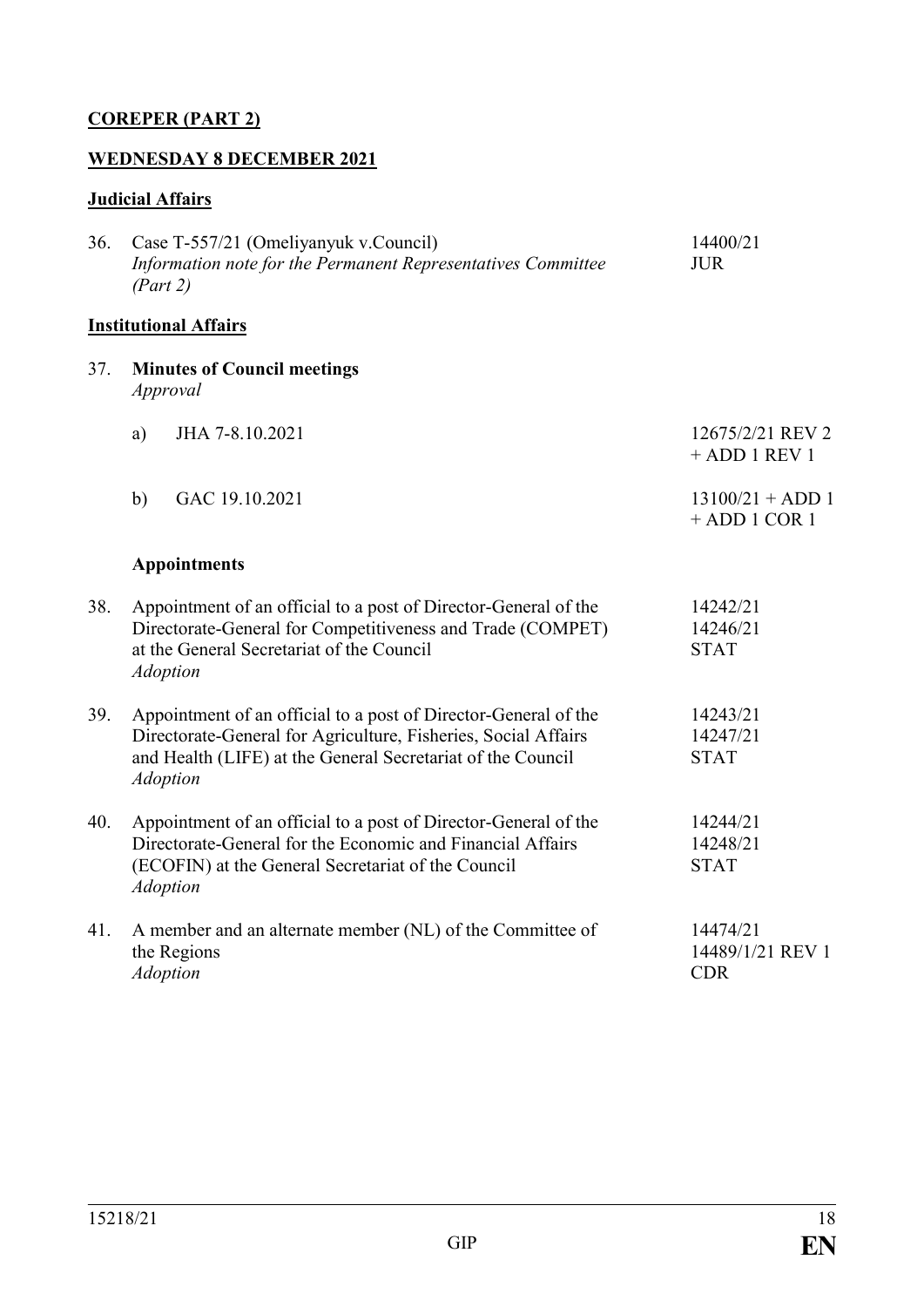## **Other**

| 42. | Attendance of third parties at the Working Party on Maritime<br>issues (EU Maritime Security Strategy) on 9 December 2021<br><i>Approval</i>                                                     | 14423/21<br><b>POLMAR</b>                  |
|-----|--------------------------------------------------------------------------------------------------------------------------------------------------------------------------------------------------|--------------------------------------------|
| 43. | Attendance of third parties at the informal videoconference of<br>the members of the Working Party on International Environment<br>Issues (Desertification) on 14 December 2021<br>Approval      | 14552/21<br><b>DEVGEN</b>                  |
| 44. | Attendance of a third party at the informal videoconference of<br>the members of the Working Party on the 2030 Agenda for<br>Sustainable Development on 10 December 2021<br>Approval             | 14640/21<br><b>SUSTDEV</b>                 |
| 45. | Attendance of third parties at the Joint Working Party of<br>Financial Counsellors and Working Party on Development<br>cooperation and international partnerships on 9 December 2021<br>Approval | 14650/21<br><b>ECOFIN</b><br><b>DEVGEN</b> |
| 46. | Attendance of third parties at the Budget Committee on 21<br>January 2022<br>Approval                                                                                                            | 14637/21<br><b>FIN</b>                     |
| 47. | Attendance of a third party at the informal videoconference of<br>the members of the ACP Working Party on 10 December 2021<br>Approval                                                           | 14664/1/21 REV 1<br><b>ACP</b>             |
| 48. | Attendance of third parties at the informal videoconference of<br>the Security Committee meeting on 8 December 2021<br>Approval                                                                  | 14322/1/21 REV 1<br><b>CSC</b>             |
| 49. | Attendance of a third party at the informal videoconference of<br>the members of the Working Party on Human Rights on<br>15 December 2021<br>Approval                                            | 14690/21<br><b>COHOM</b>                   |
| 50. | Attendance of a third party at the meeting of the Political and<br>Security Committee on 8 December 2021<br><i>Approval</i>                                                                      | 14709/21<br><b>COPS</b><br><b>POLMIL</b>   |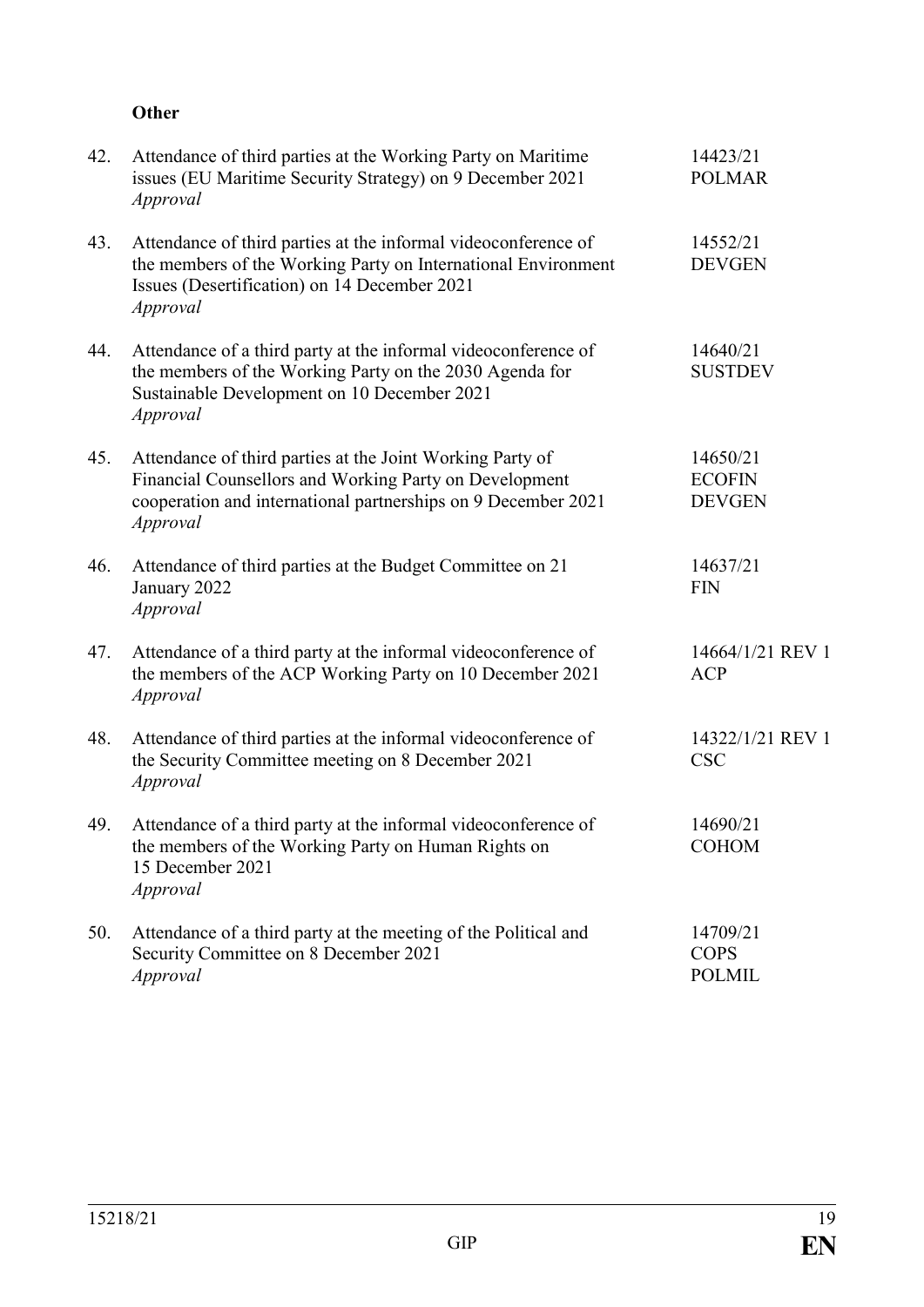| 51. | Attendance of a third party at the meeting of the Political and<br>Security Committee on 8 December 2021<br>Approval                                                   | 14712/21<br><b>COPS</b><br><b>POLMIL</b>                   |
|-----|------------------------------------------------------------------------------------------------------------------------------------------------------------------------|------------------------------------------------------------|
| 52. | Attendance of third parties at the informal videoconference of<br>the members of the Working Party on Frontiers on 14 December<br>2021<br>Approval                     | 14739/21<br><b>FRONT</b>                                   |
| 99. | Attendance of a ENISA representative at the HWP on cyber<br>issues meeting on 14 December 2021<br>Approval                                                             | 14765/21<br><b>CYBER</b>                                   |
|     | 100. Attendance of third parties at the informal videoconference of<br>the members of the Law Enforcement Working Party (Customs)<br>on 13 December 2021<br>Approval   | 14772/21<br><b>ENFOCUSTOM</b>                              |
|     | Attendance of third parties at the informal videoconference of<br>101. the members of the Working Party on JHA Information<br>Exchange on 14 December 2021<br>Approval | 11382/21<br><b>IXIM</b>                                    |
|     | <b>Transparency</b>                                                                                                                                                    |                                                            |
| 53. | Public access to documents<br>Confirmatory application No 38/c/05/21<br><b>Adoption</b>                                                                                | $14616/21 + ADD 1$<br>14300/21<br><b>INF</b><br>API        |
| 54. | Public access to documents<br>Confirmatory application No 40/c/01/21<br><b>Adoption</b>                                                                                | 14542/21<br>14305/21<br><b>INF</b><br><b>API</b>           |
| 55. | Public access to documents<br>Confirmatory application No 41/c/02/21<br><b>Adoption</b>                                                                                | 14615/21<br>$14172/21 + COR$ 1<br><b>INF</b><br><b>API</b> |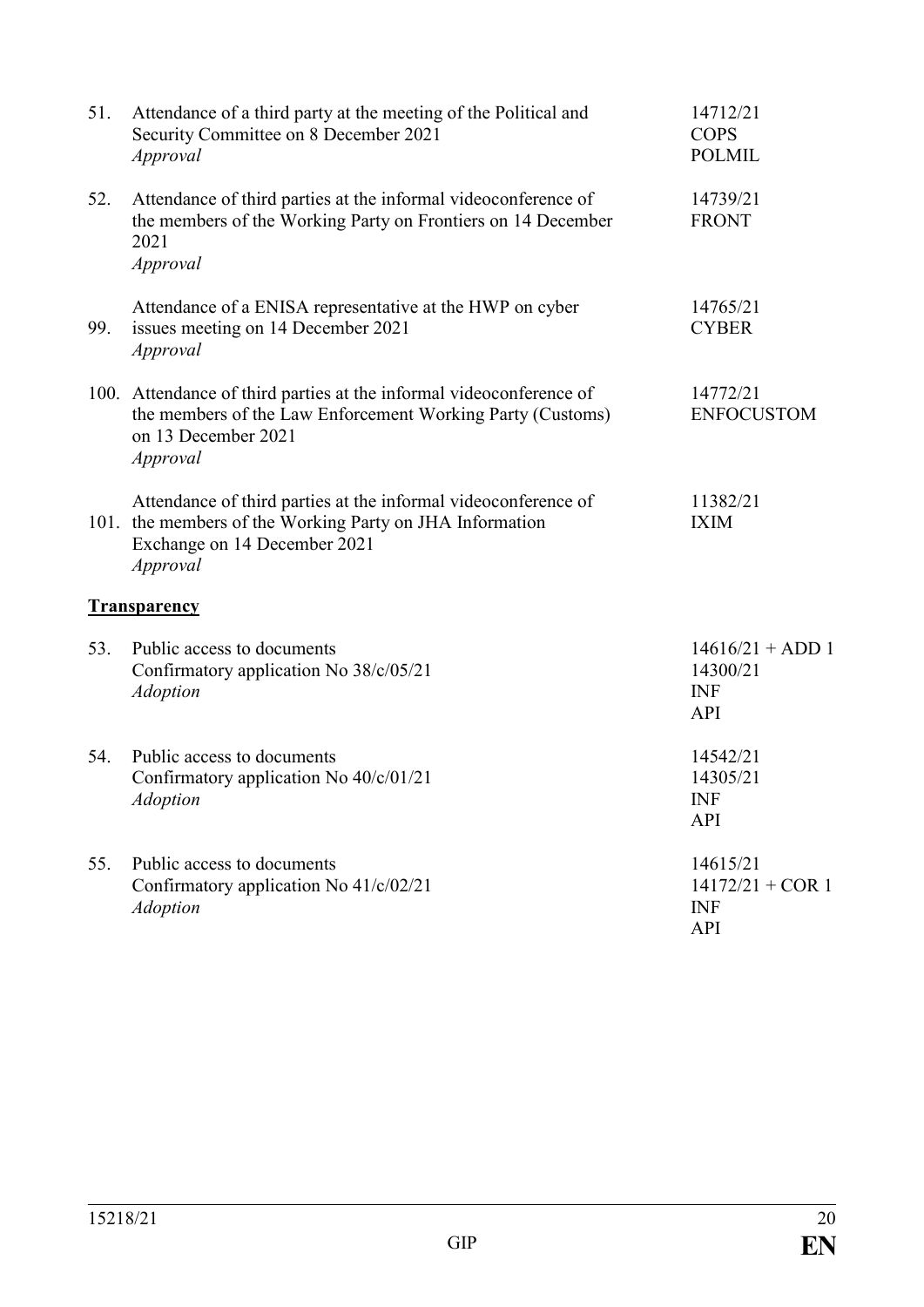## **Economic and Financial Affairs**

| 56. | Council Implementing Decision authorising Italy to introduce a<br>special measure derogating from Articles 218 and 232 of the<br><b>VAT Directive</b><br><b>Adoption</b> | 14510/21<br>14010/21<br><b>FISC</b>                      |
|-----|--------------------------------------------------------------------------------------------------------------------------------------------------------------------------|----------------------------------------------------------|
| 57. | Regulation on the application of Union tariff rate quota for high<br>quality beef from Paraguay<br>Confirmation of the final compromise text with a view to<br>agreement | 14546/21<br><b>UD</b>                                    |
| 58. | <b>PRIIPS Quick Fix Regulation</b><br>Adoption of the legislative act                                                                                                    | 14493/21<br><b>PE-CONS 71/21</b><br>EF                   |
| 59. | <b>UCITS Quick Fix Directive</b><br>Adoption of the legislative act                                                                                                      | 14495/21<br><b>PE-CONS 72/21</b><br>EF                   |
|     | <b>General Affairs</b>                                                                                                                                                   |                                                          |
| 60. | Council Decision appointing the members of the panel provided<br>for in Article 255 TFEU<br><b>Adoption</b>                                                              | 14468/21<br>14102/21<br>$13675/21 + ADD1$<br><b>COUR</b> |
| 61. | EU Position for Chapter 14, Serbia<br>Approval                                                                                                                           | 14370/21<br><b>ELARG</b>                                 |
| 62. | EU Position for Chapter 15, Serbia<br>Approval                                                                                                                           | 14371/21<br><b>ELARG</b>                                 |
| 63. | EU Position for Chapter 21, Serbia<br>Approval                                                                                                                           | 14372/21<br><b>ELARG</b>                                 |
| 64. | EU Position for Chapter 27, Serbia<br>Approval                                                                                                                           | 14373/21<br><b>ELARG</b>                                 |
| 65. | Chair's summary of the WP 2030 Agenda assessment of the<br>Commission work programme for 2022<br>Information from the Presidency                                         | 14566/21<br><b>SUSTDEV</b>                               |
| 66. | Cybercrime: position to guide EU engagement in negotiations                                                                                                              | 14565/1/21 REV 1<br><b>CYBER</b>                         |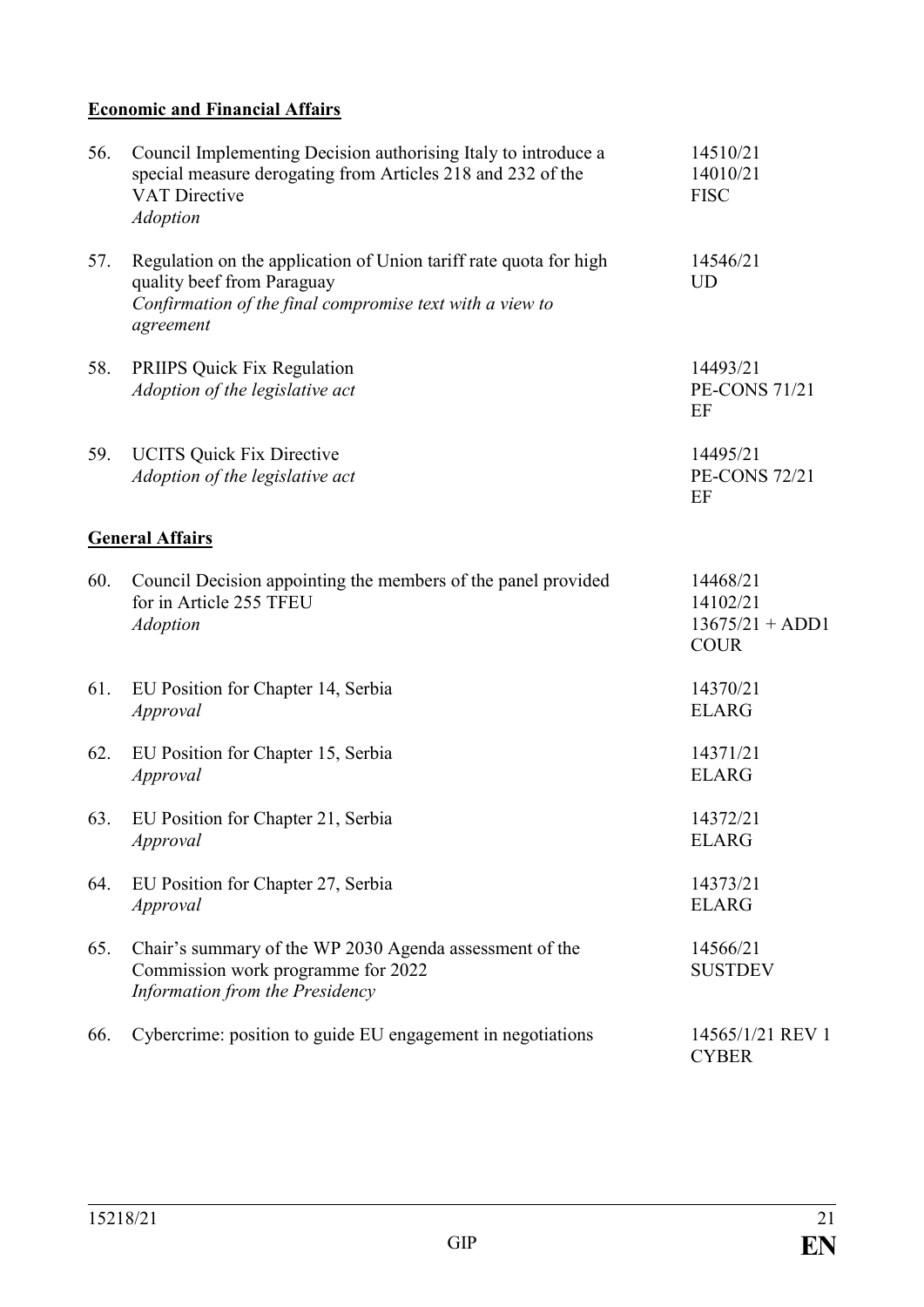| 67. | Conclusions on ECA SR No 24/2021 on performance-based<br>financing in Cohesion policy<br>Approval                                | 14608/21<br><b>COH</b>                             |
|-----|----------------------------------------------------------------------------------------------------------------------------------|----------------------------------------------------|
|     | <b>Justice and Home Affairs</b>                                                                                                  |                                                    |
| 68. | Civil Protection Presidency report                                                                                               | 14524/1/21 REV 1<br><b>PROCIV</b>                  |
| 69. | Prüm Decisions: Conclusions on automated exchange of DNA<br>data in Italy<br>Approval                                            | 14153/21<br>13852/21<br><b>IXIM</b>                |
| 70. | Prüm Decisions: Conclusions on automated exchange of<br>dactyloscopic data in Italy<br><i>Approval</i>                           | 14154/21<br>13771/21<br><b>IXIM</b>                |
| 71. | Prüm Decisions: Conclusions on automated exchange of VRD<br>data in Italy<br>Approval                                            | 14155/21<br>13926/21<br><b>IXIM</b>                |
| 72. | Prüm Decisions: Conclusions on automated exchange of VRD<br>data in Greece<br>Approval                                           | 14156/21<br>13931/21<br><b>IXIM</b>                |
| 73. | Regulation replacing Annexes A and B to Regulation (EU)<br>2015/848 on insolvency proceedings<br>Adoption of the legislative act | 14593/21<br><b>PE-CONS 73/21</b><br><b>JUSTCIV</b> |
| 74. | Directive on the resilience of critical entities<br>General approach                                                             | 14594/21<br><b>PROCIV</b>                          |
| 75. | Council Decision on EU accession to the Judgments Convention<br>Request for the consent of the European Parliament               | 13988/21<br>$13494/21 + ADD 1$<br><b>JUSTCIV</b>   |

### **Statement by Austria**

"The Republic of Austria would like to reiterate its concerns over the possible implications of an accession, without sufficient clarification, to the Convention on the Recognition and Enforcement of Foreign Judgments in Civil or Commercial Matters (in the following the "Convention") by the European Union (EU) with respect to state immunity and Article 4 of the EU Blocking Statute (Council Regulation (EC) No. 2271/96). An accession of the EU to the Convention might oblige EU Member States to enforce foreign judgments even in cases where such judgments were rendered against an EU Member State in violation of the rules of state immunity under international law or by the extra-territorial application of national laws of third states, which would both constitute a violation of international law and thus not respect the fundamental principles of Union law. Austria would thus like to highlight the relevant parts of the Convention and of the Council Decision which allow the courts of EU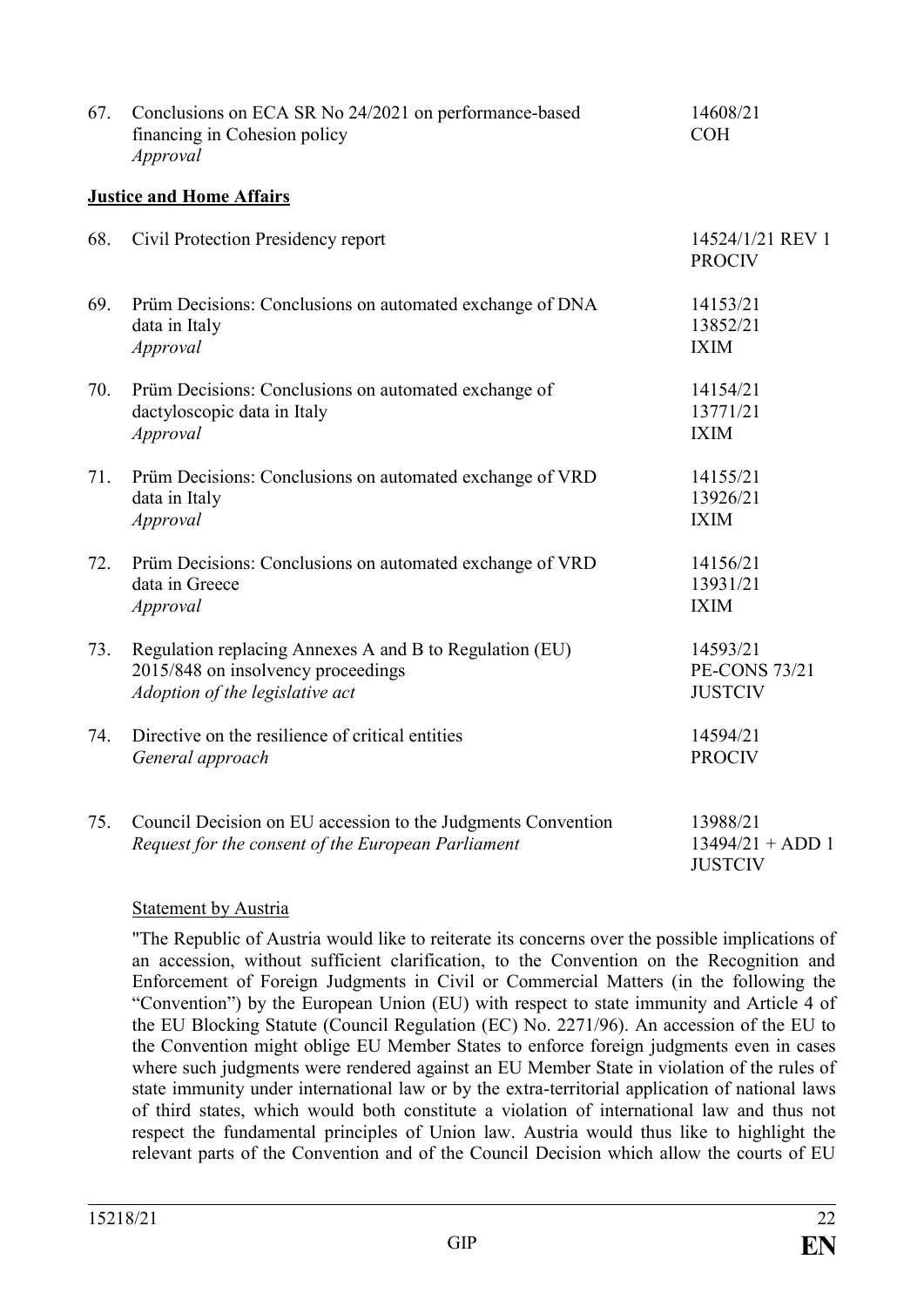Member States to refuse recognition or enforcement of such foreign judgments:

1. Art. 2 para. 5 of the Convention foresees that "[n]othing in this Convention shall affect privileges and immunities of States or of international organisations, in respect of themselves and of their property".

2. Art. 7 para. 1 lit. c of the Convention permits a State Party to refuse recognition or enforcement of a foreign judgement also "in situations involving infringements of security or sovereignty".

3. According to the recitals of the Council Decision, "the Convention should only allow the recognition and enforcement of third-country judgments in the Union, where fundamental principles of Union law are respected".

In accordance with these provisions, the Republic of Austria takes the view that EU Member States should refuse recognition or enforcement of a foreign judgment rendered in violation of international law either under the rules of state immunity or by the extra-territorial application of national laws of third states."

### Statement by the Commission

"The Decision concerning the accession of the European Union to the Convention on the Recognition and Enforcement of Foreign Judgments in Civil or Commercial Matters should indicate the Commission as responsible to designate the person(s) empowered to deposit, on behalf of the Union, the instrument of accession referred to in Article 24(4) of the Convention. The changes to Article 2 that indicate that the President of the Council is responsible for such designation are thus not in accordance with the Treaties.

The designation of the person(s) empowered to deposit, on behalf of the Union, the instrument of accession to an international agreement is an act of external representation of the Union, which, in accordance with Article 17(1) TEU, is the institutional prerogative of the Commission.

The Court of Justice has emphasized that consistent practice by Union institutions that is not in accordance with the EU Treaties 'cannot alter the rules of the Treaties that the institutions are obliged to respect' (Case C-687/15 Commission v Council, EU:C:2017:803, para. 42).

While not opposing the adoption of the amendment by the Council by a qualified majority vote, the Commission reserves all its rights in this regard."

| 76. | Council Decision on the declaration of acceptance of the<br>accession of certain States to the 1980 Hague Convention -<br>Jamaica<br><i>Adoption</i> | 13990/21<br>$11957/21 + COR$ 1<br><b>JUSTCIV</b> |
|-----|------------------------------------------------------------------------------------------------------------------------------------------------------|--------------------------------------------------|
| 77. | Council Decision on the declaration of acceptance of the<br>accession of certain States to the 1980 Hague Convention -<br>Bolivia<br><i>Adoption</i> | 13992/21<br>11959/21<br><b>JUSTCIV</b>           |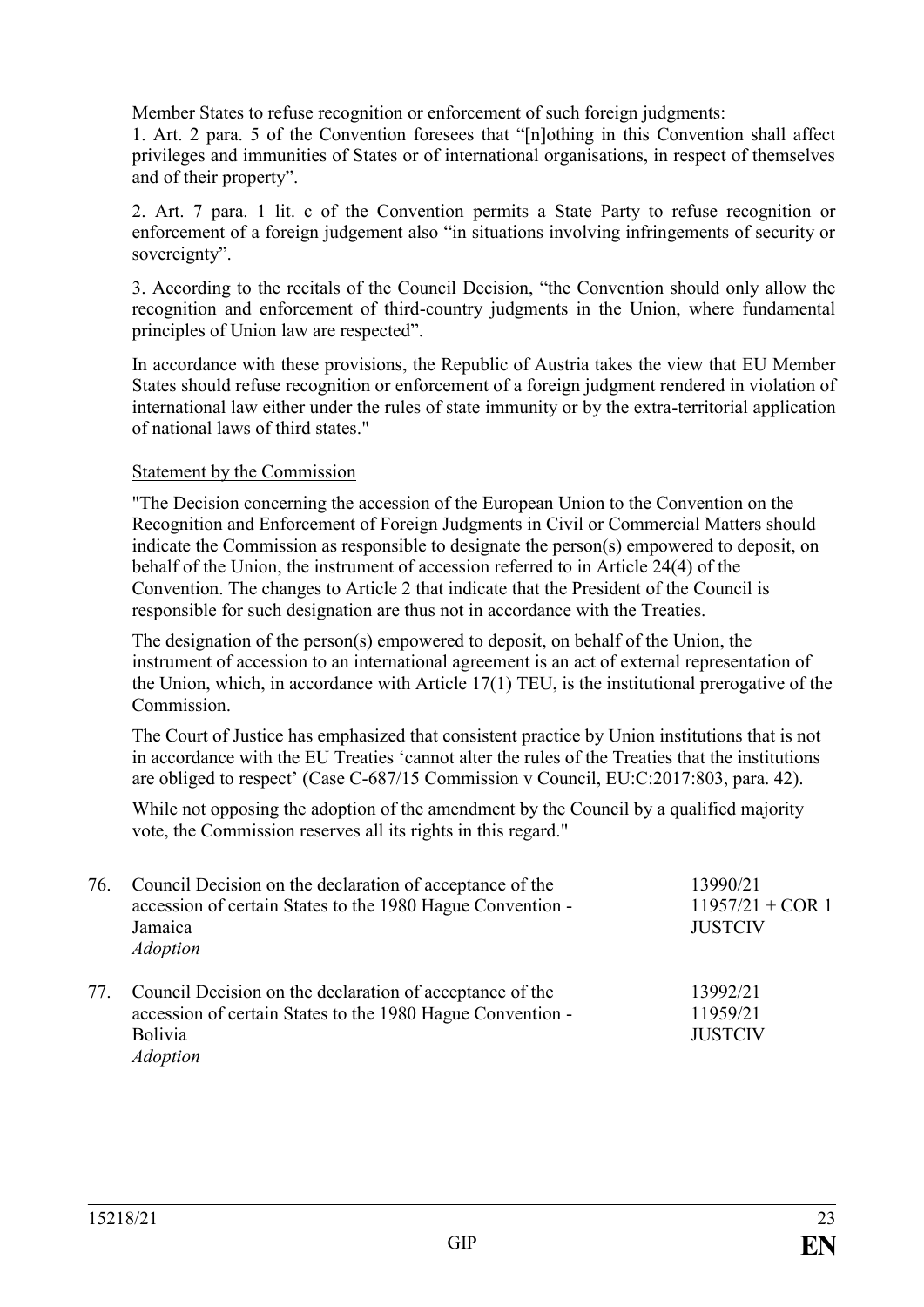| 78. | Regulation on a Schengen evaluation and monitoring<br>mechanism - Decision to consult the European Parliament and<br>Decision to set a time limit for consultation of the European<br>Parliament (Article 19 $(7)(h)$ (i) of the Rules of Procedure of the<br>Council)<br>Approval of a letter | 14344/1/21 REV 1<br><b>SCH-EVAL</b>              |
|-----|------------------------------------------------------------------------------------------------------------------------------------------------------------------------------------------------------------------------------------------------------------------------------------------------|--------------------------------------------------|
| 79. | Rules on disciplinary procedures for members of the EPPO<br>College<br>Approval of a letter                                                                                                                                                                                                    | 14701/21<br><b>EPPO</b>                          |
|     | <b>Foreign Affairs</b>                                                                                                                                                                                                                                                                         |                                                  |
| 80. | PSC Decision EUCAP Somalia/1/2021 - extending the mandate<br>of the Head of Mission of EUCAP Somalia<br>Decision to publish in the Official Journal                                                                                                                                            | 14197/21<br>14642/21<br><b>PSC DEC</b>           |
| 81. | PSC Decision EUCAP Sahel Mali/2/2021 - extension of the<br>mandate of the Head of Mission EUCAP Sahel Mali<br>Decision to publish in the Official Journal                                                                                                                                      | 14168/21<br>14634/21<br><b>PSC DEC</b>           |
| 82. | PSC Decision EUTM Mali/2/2021 - appointment of EU Mission<br>Force Commander of EUTM Mali<br>Decision to publish in the Official Journal                                                                                                                                                       | 13873/21<br>14607/21<br><b>PSC DEC</b>           |
| 83. | Draft Statements and Declarations expected to be adopted in the<br>context of the postponement of the 12th Ministerial Conference<br>of the WTO<br>Approval of an NBI                                                                                                                          | 14662/21<br>14663/21<br><b>WTO</b>               |
| 84. | Angola-EU Ministerial Meeting - Draft Joint Communiqué<br>Approval                                                                                                                                                                                                                             | 14497/21<br>12974/1/21 REV 1<br><b>COAFR</b>     |
| 85. | Conclusions on Civilian CSDP Compact<br>Approval                                                                                                                                                                                                                                               | 14674/21<br><b>CIVCOM</b><br>CSDP/PSDC           |
| 86. | Council Decision and Regulation concerning restrictive<br>measures in view of the situation in Mali<br><b>Adoption</b>                                                                                                                                                                         | 14437/21<br>14434/21<br>14436/21<br><b>CORLX</b> |
| 87. | Council Implementing Decision and Regulation concerning<br>restrictive measures in view of the situation in Libya<br><b>Adoption</b>                                                                                                                                                           | 14515/21<br>14512/21<br>14514/21<br><b>CORLX</b> |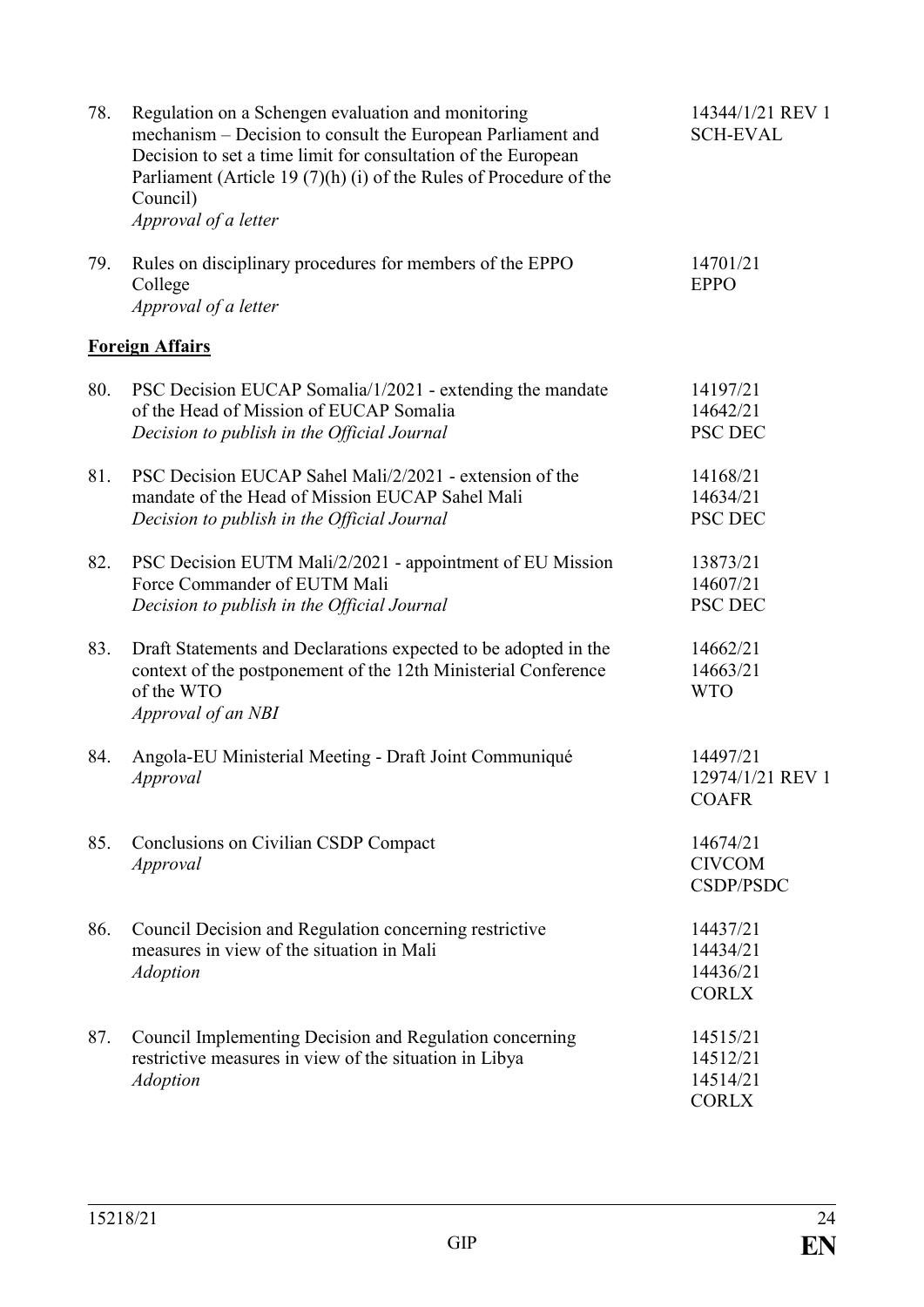| 88. | Regulation on measures against transport operators that facilitate<br>or engage in trafficking in persons or smuggling of migrants in<br>relation to illegal entry into the territory of the European Union<br>Designation of a Working Party | 14519/21<br><b>CORLX</b>                         |
|-----|-----------------------------------------------------------------------------------------------------------------------------------------------------------------------------------------------------------------------------------------------|--------------------------------------------------|
| 89. | Council Decision and Implementing Regulation concerning<br>restrictive measures in respect of actions undermining or<br>threatening the territorial integrity, sovereignty and<br>independence of Ukraine<br><b>Adoption</b>                  | 14522/21<br>14518/21<br>14521/21<br><b>CORLX</b> |
| 90. | Restrictive measures in respect of actions undermining or<br>threatening the territorial integrity, sovereignty and<br>independence of Ukraine - pre-notifications<br>Approval                                                                | 14595/21<br><b>CORLX</b>                         |
| 91. | Council Decision and Implementing Regulation concerning<br>restrictive measures against serious human rights violations and<br>abuses<br><b>Adoption</b>                                                                                      | 14620/21<br>14536/21<br>14538/21<br><b>CORLX</b> |
| 92. | Council Implementing Decision and Implementing Regulation -<br>Syria restrictive measures<br><b>Adoption</b>                                                                                                                                  | 14621/21<br>14526/21<br>14528/21<br><b>CORLX</b> |
| 93. | Council Regulation concerning restrictive measures in view of<br>the situation in the Democratic Republic of the Congo<br><b>Adoption</b>                                                                                                     | 14683/21<br>14682/21<br><b>CORLX</b>             |
| 94. | Position to be taken on behalf of the EU within the WTO as<br>regards the review of the "Bali Tariff Rate Quota Decision"<br>Approval                                                                                                         | 14733/21<br><b>WTO</b>                           |
|     | <b>EU</b> positions for international negotiations                                                                                                                                                                                            |                                                  |
| 95. | Council Decision on the EU position to be taken in the<br>Partnership Council under the EU UK TCA regarding extension<br>of the derogation from the obligation to delete PNR data<br><b>Adoption</b>                                          | 14432/21<br>14472/21<br><b>UK</b>                |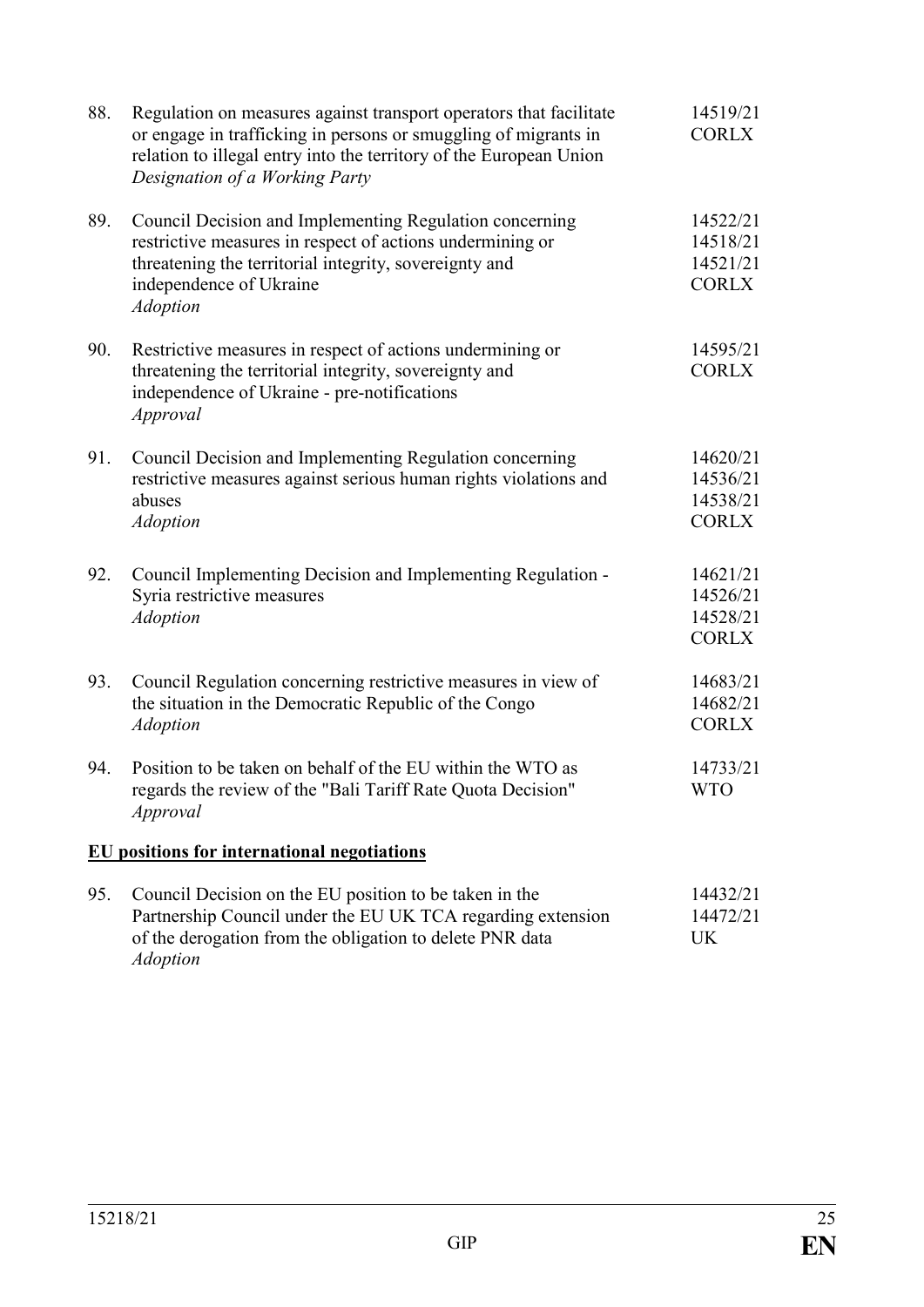### Statement by Ireland

"Articles 16(2) and 87(2)(a) TFEU are the substantive legal bases for the draft Council Decision on the position to be taken on behalf of the European Union in the Partnership Council established by the Trade and Cooperation Agreement regarding the extension of the interim period referred to in Article 552 (11) of that Agreement during which the United Kingdom may derogate from the obligation to delete Passenger Name Record data of passengers after their departure from the United Kingdom. Given that Article 87 TFEU is within Title V of Part Three of the Treaty on the Functioning of the European Union, Ireland's clear view is that Protocol No. 21 to the TEU and the TFEU applies, pursuant to which Ireland has an entitlement to opt-in to the proposed measure within three months of its presentation to the Council.

The proposed measure was published by the Commission on 26 November 2021 and was initially intended to be adopted using a silence procedure by close of business on 29 November 2021. Given the sensitivities involved, which relate both to the EU Treaties and Ireland's Constitutional position on measures utilising a Title V TFEU legal base, it is most regrettable that the proposal was tabled so late and without regard for Protocol No. 21. This is particularly so given that these issues were clearly and repeatedly flagged in advance.

In the spirit of compromise, and to facilitate agreement in sufficient time to enable the subsequent decision be made by the Partnership Council before the end of the year, Ireland has with extreme reluctance agreed to accept the proposed text. However, it is important to note that this text is as at the absolute outer limit of what Ireland could accept.

Ireland intends to engage further with the Legal Services of the Commission and Council on the need for strict observance of the provisions of Protocol 21 in relation to any future legislation whose legal base requires the application of the protocol. "

### Statement by the Commission

"The Commission considers that the Council Decision should be addressed to the Commission, and therefore considers the changes to Article 2 to be inappropriate.

The expression of the Union position in a body set up by an agreement is an act of external representation of the Union which, in accordance with Article 17(1) TEU, is the institutional prerogative of the Commission.

The Commission reserves all its rights in this regard."